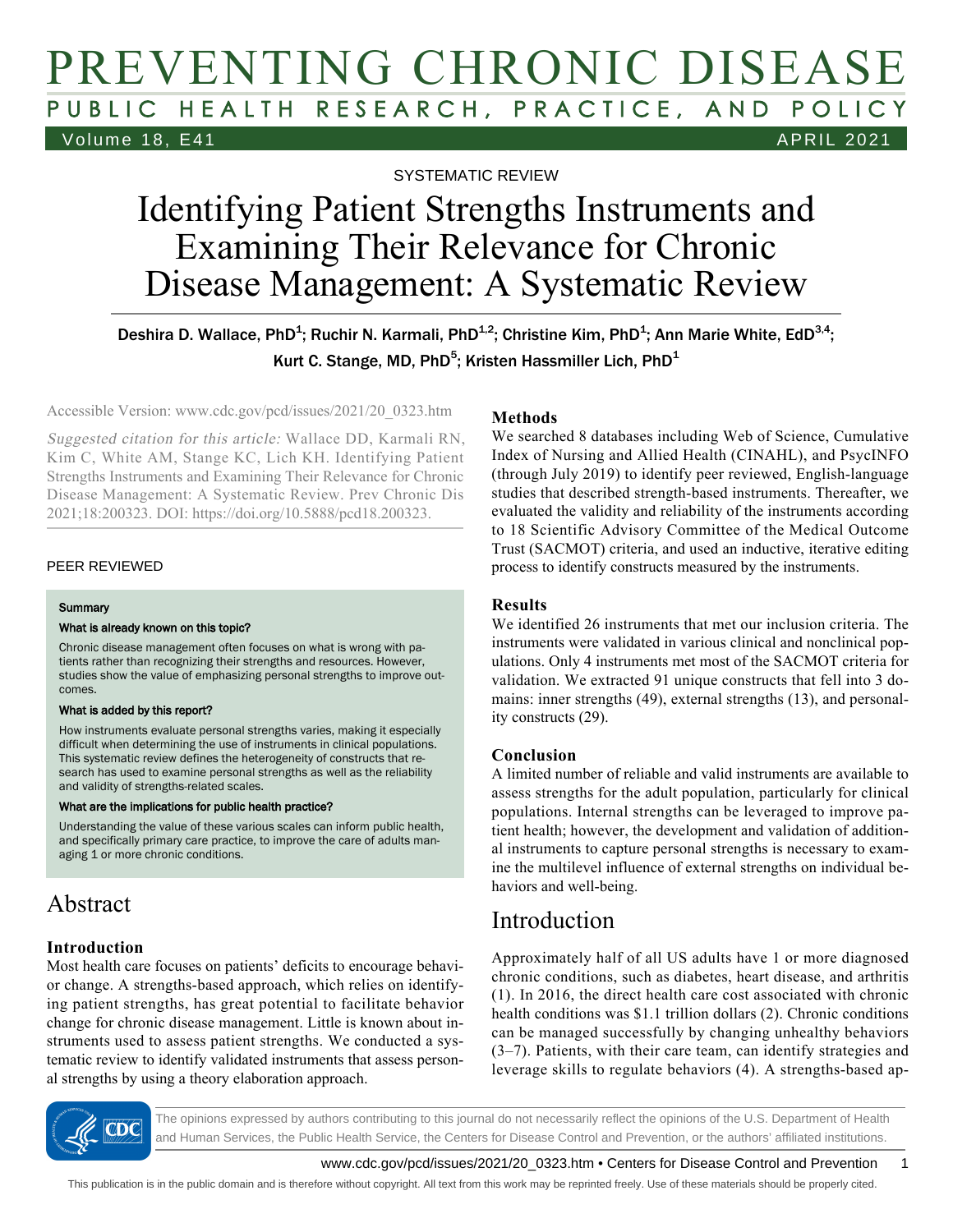proach to chronic disease management can support selfmanagement and behavior change.

The strengths-based approach emerged from the social work field and counteracts the deficit-based approach from the health science professions. A deficit-based approach focuses on what is wrong with patients rather than recognizing their strengths and resources (8). The strengths-based approach assumes that individuals have the capacity to grow, do the best they can, and know what is best for them (8). Strengths include personal attributes such as faith, use of humor, flexibility; interpersonal assets such as friends or family who can be called on for help; and external resources such as ability to access community resources for health. Whereas deficit-based approaches to chronic disease management focus on patients' problems and behavioral shortcomings (eg, focusing on patient challenges in engaging with recommended behaviors), Rotegård et al (9) defined patient strengths, or health assets, as "the repertoire of potentials — internal and external strength qualities in the individual's possession, both innate and acquired that mobilize positive health behaviors and optimal health/wellness outcomes." In practice, the care team works with a patient to identify their inherent strengths and the patient uses these strengths to promote recovery and well-being (10). The strengthsbased approaches in counseling and case management are associated with an improvement in depressive symptoms, substance use behaviors, and postsurgery recovery by improving key determinants such as perceived patient empowerment (3,5,9,11–13).

Implementing a strengths-based approach relies on identifying a patient's strengths (14–17). However, eliciting a patient's strengths informally is challenging during time-constrained clinical visits (18). A formal strengths elicitation approach is needed to provide the structure during clinic visits to support patients in suggesting strengths to leverage (16). A concept analysis developed a theoretical framework for patient strengths (9); however, this framework was based on health assets in nursing care of cancer patients. Little is known about how patient strengths are operationalized as a construct in existing validated assessments — either broadly or among noninstitutionalized or community-based populations that frequent health care to manage a chronic condition (ie, clinical populations). Moreover, the construct of personal strengths has not been clearly defined in the literature, which could result in difficulties in distinguishing constructs from each other and instruments that may not adequately capture or sufficiently reflect the phenomenon.

The objective of our study was to identify and systematically summarize constructs that measure dimensions of personal strengths. Specifically, we were interested in understanding what we know about personal strengths and the extent to which instruments that measure personal strengths are validated for application in chronic care management. We reviewed instruments for measuring personal strengths by using the process of theory elaboration, to make a theoretical contribution in the field through specification of the aspects of the broad construct of personal strengths. The process of theory elaboration uses an existing model or conceptual idea as the basis for developing new theoretical insights, through contrasting, specifying, or structuring theoretical constructs to improve our understanding of the measurement of personal strengths (19). Although only a limited number of scales are specifically related to chronic disease management, examining currently validated scales that have been used in adults more broadly can provide information on what constructs and scales can be applied in populations that are managing chronic conditions. The results can inform the use of strengths-based scales in clinic settings for populations managing chronic conditions.

# Methods

Personal strengths is a broad construct; therefore, identifying dimensions of personal strengths can elucidate the multidimensionality of the construct. We used a theory elaboration approach for the analysis, specifically to improve construct validation and provide clarity of the scope of each dimension of personal strength as evidenced by previously conducted empirical studies (19).

This systematic review was conducted in accordance with the Preferred Reporting Items for Systematic Reviews and Meta-Analyses (PRISMA) guidelines (20). First, we conducted a search of peer-reviewed literature to identify validated instruments that operationalized strength constructs. Second, we extracted information from the instrument about constructs, reliability, and validity. Finally, we grouped constructs into categories defined by the health assets framework to understand at what level personal strengths (eg, inner, personality, external) are measured by the instruments (9). Personal strengths can be innate or acquired. Health assets are influenced by antecedents (eg, values, beliefs), an individual's potential to pull from internal assets such as motivation, or external assets such as interpersonal support, to mobilize themselves to engage in positive health behaviors and improve their health (9).

# Data sources

We conducted the literature search to include any articles published from the earliest articles in each database through July 1, 2019. We worked with a university librarian to implement a search of peer-reviewed articles that combined phrases to describe strengths and data collection instrument in PubMed, Web of Science, Cumulative Index of Nursing and Allied Health (CINAHL), PsycINFO, PsycTESTS, Social Work Abstracts, the Health and Psychosocial Instruments, and Embase. After limiting results to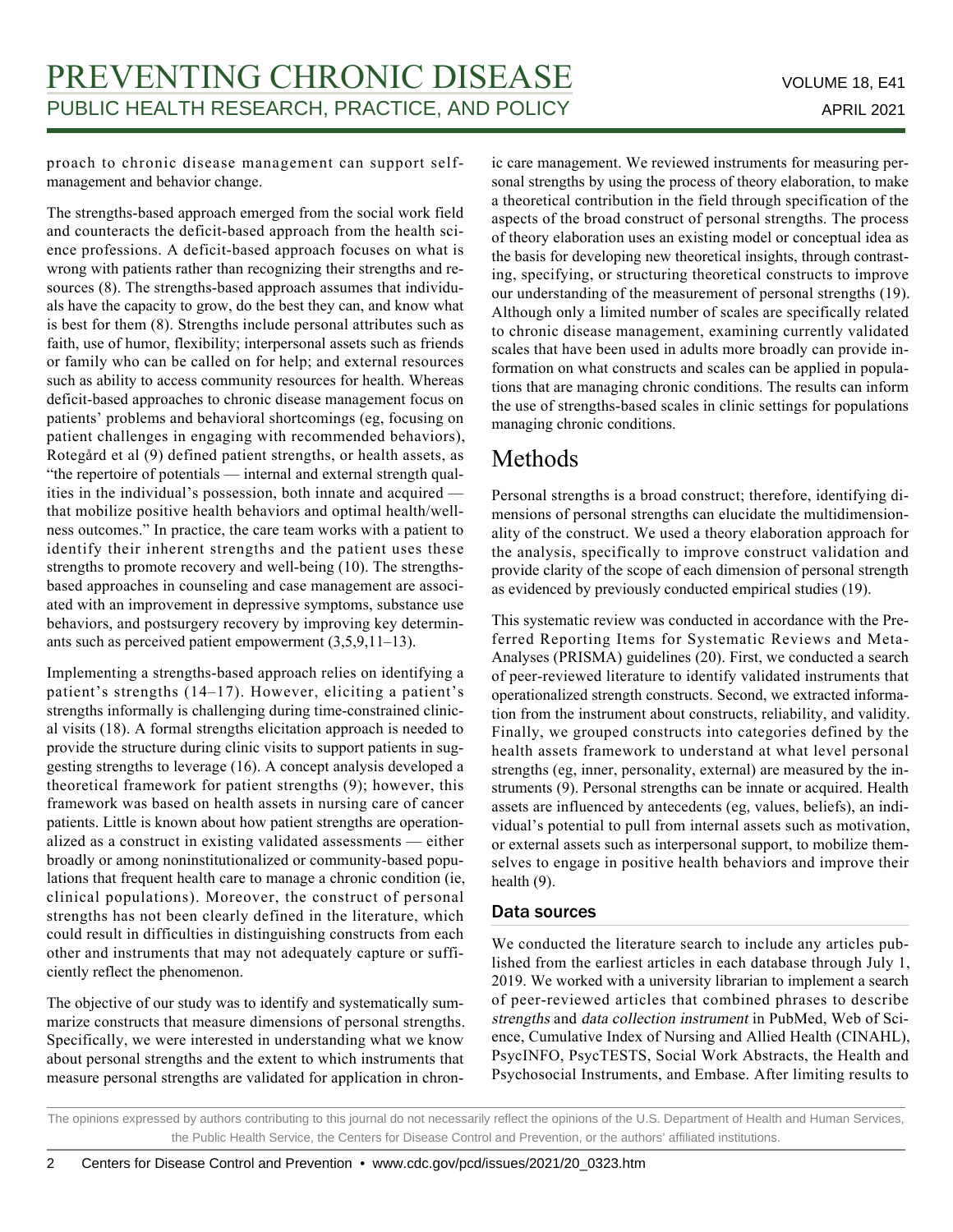humans and English-language articles and removing duplicates, the broad search was still explosive — returning more than 20,000 references. Therefore, we identified the strengths-related search terms with the worst specificity (ie, the largest absolute number of false positives based on a review of sampled abstracts for each term). The most problematic terms identified included "strength\*", "health resource\*", "protective factor\*", and "resilience". Thereafter, we reviewed a randomly selected sample of 100 references and in working with the librarian, we replaced "strength\*" in the main search with more specific terms capable of identifying appropriate references to balance a broad search with efficiency (ie, inner strength). Lastly, we reviewed any review papers (literature, scoping, systematic, meta-analysis) to further identify potentially relevant primary sources. Once we finalized our search strategy, we downloaded relevant citations to EndNoteX8 (Thomson ISI ResearchSoft), a reference management software. The search yielded 3,976 records.

# Criteria for study selection

We were interested in instruments that assessed strengths; therefore, we identified studies that met the following criteria: 1) measured strengths at the individual, interpersonal, or environmental level; 2) applied the instrument to an adult population; 3) presented reliability or validity information; 4) used a structured, selfreported questionnaire to assess strengths; 5) had instruments that comprised 3 or more strength-related dimensions (ie, constructs); and 6) were peer-reviewed and published in English before July 2019. We also included instruments developed in languages other than English with findings written in English. We did not include studies focused on child and adolescent samples because strengths may manifest differently across the developmental period. We also excluded studies if they either measured strengths as a subscale of a larger instrument or used qualitative instruments (eg, semistructured interviews).

For screening we had 2 pairs of reviewers independently screen titles and abstracts. The full team met to resolve disagreements, reach consensus, and revisit the inclusion and exclusion criteria. If we could not reach consensus, the abstract was included for fulltext review. Full-text review comprised 3 teams of 2 who closely assessed studies against the inclusion and exclusion criteria, with a focus on reported reliability and validity information for strengths constructs.

# Data extraction

We extracted descriptive characteristics, definitions of each construct, and reliability and validity information. For descriptive characteristics, we documented the purpose of the measure, the target population(s) in which the instrument was meant to be used (eg, gender-defined or clinically defined populations), and the settings in which the instrument was applied.

To assess reliability and validity information for each instrument we developed a structured extraction form by using the Scientific Advisory Committee of the Medical Outcome Trust (SACMOT) criteria (21). The 23 criteria are in 8 domains: conceptual models, reliability, validity, responsiveness, interpretability, burden, modes of administration, and cultural and language adaptations or translations (Table 1). Key validity criteria were face, content, criterionrelated and construct validity, and reliability measures. Validity studies for each instrument were reviewed, and 2 reviewers (D.D.W. and R.N.K.) independently extracted validity data for each instrument by using the SACMOT criteria. Results were compared and any inconsistencies were resolved through team discussion. The first author reviewed all extraction for quality assurance.

We created a table that included a row for every construct and the original definition from the source instrument to ensure fidelity throughout the extraction and synthesis process. Overlapping constructs were grouped together based on the similarity of their definitions. To organize the final table, we adapted the health assets framework developed by Rotegård and colleagues (9). Two authors (D.D.W. and R.N.K.) independently categorized each construct into the framework domains. Although the health assets framework distinguishes between assets (ie, strengths) and selfawareness, we considered self-awareness as a potential asset and coded constructs into this domain when appropriate. We developed emergent domains for constructs that did not fit into the existing framework. Finally, subdomains were created to reflect groups of constructs within domains. Unique constructs that were extracted from nonvalidated instruments were kept for the purposes of showcasing the diversity of strengths-related constructs and the gaps in validation.

# Results

Beginning with 3,976 articles and after removing 1,807 duplicates, 2,169 articles remained (Figure). We excluded 2,057 articles during title and abstract review for not specifying a focus on strengths-related predictors or outcomes, not being published in English, or using a child or adolescent sample only. During the full-text review, we excluded an additional 86 non-English, non–peer reviewed, or not strength-relevant studies. This review yielded 20 studies that met our inclusion criteria and underwent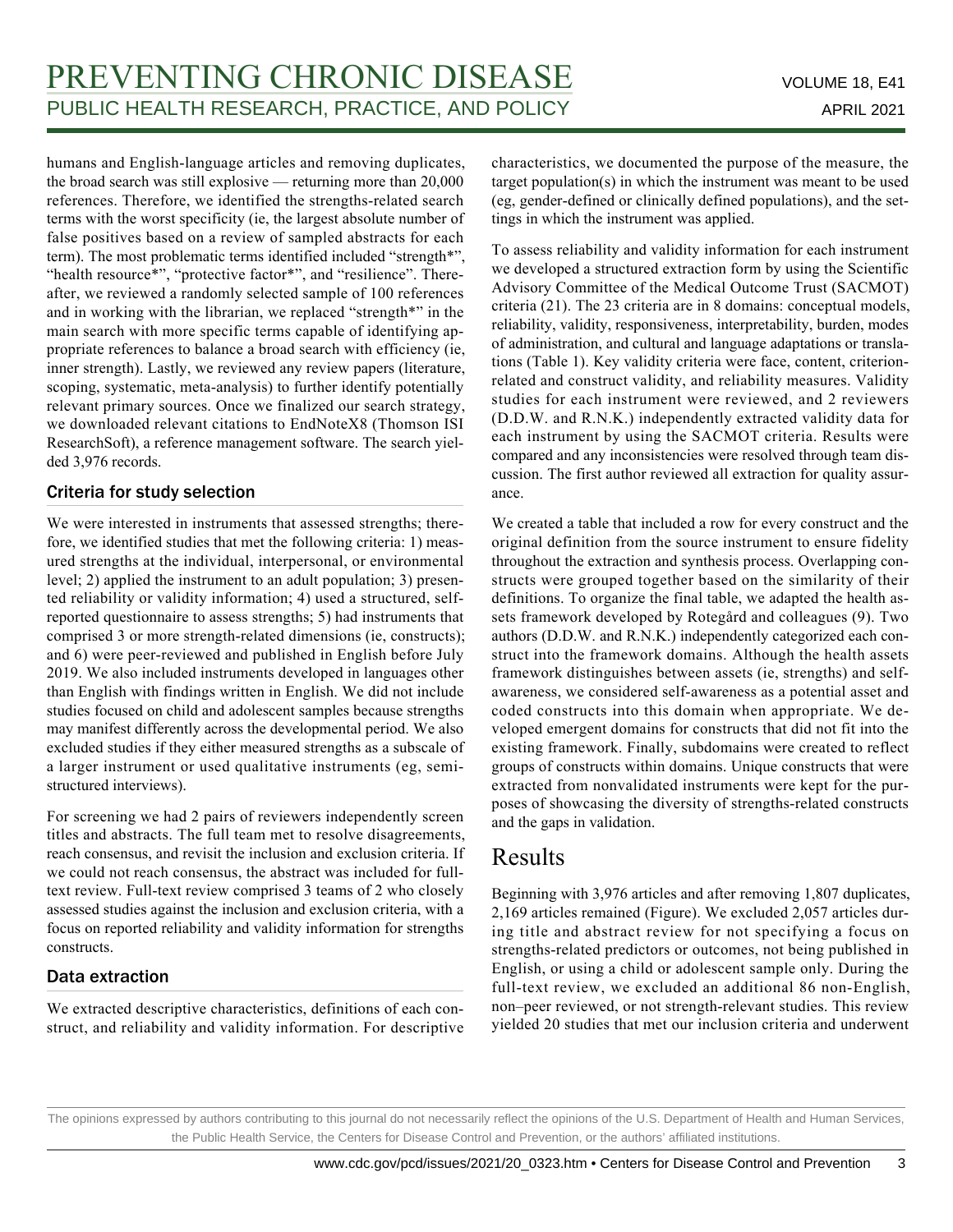data extraction. Some studies had multiple strengths instruments, thereby producing 26 instruments for review. We extracted information about the populations in which these instruments were validated and sorted them (Table 2).



Figure. Preferred Reporting Items for Systematic Reviews and Meta-Analyses (PRISMA) flow diagram to obtain studies of strengths instruments to be analyzed for their relevance for chronic disease management.

Among the instruments assessed, 19 of 26 were developed in the United States, with the remaining 7 developed in Australia, Canada, Norway, Spain, Israel, the Netherlands, and the United Kingdom. Instruments were developed between 1957 and 2013. Although our method ensured all instruments were evaluated in at least 1 validity study, the number of validity studies ranged from 1 (eg, the Balanced Measure of Psychological Needs instrument [22]) to 55 (the California Psychological Inventory [23]), which is also the oldest instrument. Each instrument was validated for 1 or more populations (Table 2).

# Use in clinical populations

Among the 26 instruments that matched our inclusion criteria, 5 focused on clinical settings. For example, the Cancer Empowerment Questionnaire measures strengths that cancer patients and survivors derive from themselves and their social network (24,25). The Chronic Illness Resources Survey assesses support and resources at the individual, interpersonal, and community level (26). The Inner Strength Questionnaire was constructed and validated among women with chronic illnesses in the United States (27). The Resilience Scale for Adults was constructed for outpatient adults in Norway (28). Although 5 instruments were developed specifically for clinic populations, an additional 7 instruments were developed in nonclinic settings but later validated in various clinic populations, including the Big Five Personality (29), Brief COPE (30,31), Connor-Davidson Resilience Scale (32), Five-Factor Personality Inventory (33), Interpersonal Support Evaluation List (34), Life Attitude Profile (35,36), and Post-traumatic Growth Inventory (37,38). The Caregiver Well-being Scale assesses family caregivers' strengths and domains where additional support is desirable for the caregiver (39).

## Scale construction, validity, and reliability assessment

We used 18 SACMOT criteria (21) to examine scale construction, reliability, and validity. These 18 criteria were reliability, reliability data collection, reliability estimates, reliability coefficient calculations, methods for reproducibility, test-retest or inter-rater reliability, validity rationale, content-related validity, constructrelated validity, data on target population, hypothesis testing, criterion-related rationale, responsiveness, interpretability, respondent burden, administrative burden, administration modes, and cultural and language adaptations (Table 1). We found that the instruments with the most evidence of validity and reliability were the Big Five Personality (14 of 18 criteria), the California Psychological Inventory (13 of 18 criteria), the Resilience Scale for Adults (14 of 18 criteria), and the Sense of Coherence Scale (13 of 18 criteria) (40).

We found that definitions were clear for each construct, fulfilling the first SACMOT criterion (Table 1). All instruments had information on the dimensionality and distinctiveness of measured constructs. Most instruments (25 of 26) reported reliability estimates, such as a Cronbach  $\alpha$  value (41).

Of the 26 instruments, 23 had at least 1 article detailing evidence on content validity, or the extent to which the items reflect the construct (42). Relatedly, construct validity measures comprised evidence for convergent and discriminant validity. We found 22 of 26 instruments assessed construct validity (eg, convergent and discriminant validity). Most instruments had measures of internal consistency to ensure reliability of the instrument and had reproducibility measures. Of the 26 instruments, 15 had information on less than 50% of the SACMOT criteria. The criterion with the least evidence was an evaluation of the administrative burden (2 of 26) and alternative modes of administering the instrument (3 of 26).

The opinions expressed by authors contributing to this journal do not necessarily reflect the opinions of the U.S. Department of Health and Human Services, the Public Health Service, the Centers for Disease Control and Prevention, or the authors' affiliated institutions.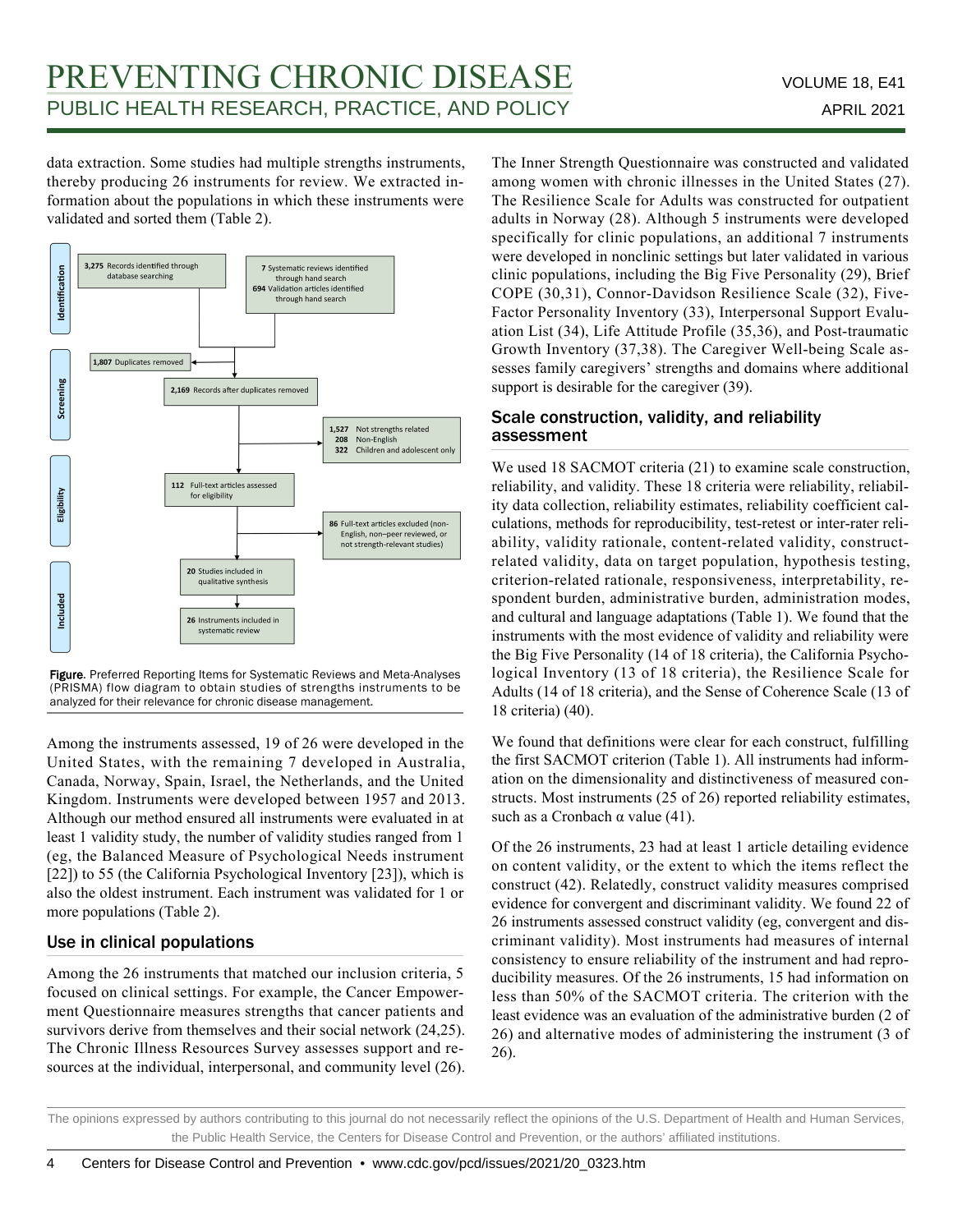# Construct categorization

We found 91 distinct constructs (Table 3). Most instruments contained unique constructs, indicating that constructs did not conceptually overlap with each other across instruments. Common constructs across instruments included flexibility, spiritual strength, and autonomy.

We organized the constructs into 3 domains based on the health assets framework developed by Rotegård et al (9): inner strengths, external strengths, and personality constructs. Approximately half of the constructs were coded as inner strengths  $(n = 49)$ . On the basis of the framework, inner strengths comprised constructs that measure how people relate to others and their environment (relational,  $n = 17$ ), what drives people when they encounter challenging situations (motivational,  $n = 10$ ), characteristics that buffer individuals from undesired health outcomes (protective,  $n = 6$ ), self-determination to accomplish goals (volitional,  $n = 9$ ), and selfreflective characteristics (self-awareness,  $n = 7$ ).

Of 91 constructs, 13 were coded as external strengths, split into 2 domains: social resources and institutional support. Whereas social resources focus more on interpersonal resources, such as forms of tangible social support and aid  $(n = 7)$ , institutional support contains constructs measuring community or institutionallevel characteristics that could support positive behaviors, such as the presence of community organizations  $(n = 6)$ .

We classified 29 constructs as personality, which related to innate individual traits. Most of these personality constructs came from well-established personality-based instruments such as the Big Five Personality or Five-Factor Personality Inventory (33). Through coding, personality constructs were further split into 2 subdomains. One was resourcefulness  $(n = 10)$ , defined as the ability to perform tasks independently or seek help from others when necessary. Constructs coded to resourcefulness included those pertaining to self-management skills and knowledge of and ability to use resources. The second subdomain was general personality traits ( $n = 19$ ) related to intelligence, justice, approach to interaction with others, positivity, and approaches to learning.

# Discussion

Personal strengths is a broad phenomenon comprising many constructs including internal strengths such as self-efficacy and personality or interpersonal strengths such as social support. Strengths can also come from community and social levels; however, we did not identify any validated scales focused on these higher-level strengths. The objective of this review was to identify and systematically summarize constructs that measure dimensions of personal strengths. This review shows evidence of a limited number of reliable and valid instruments available to assess strengths for the adult population. We identified 26 instruments, most of which were developed in the United States and had reliability estimates. Content validity and construct validity were the most documented forms of validity, and information on administrative burden was the least documented. The instruments with the most reliability and validity evidence were personality assessments (Big Five Personality) and perceptions of interpersonal reactions (California Psychological Inventory) and resiliency (Sense of Coherence Scale).

Furthermore, 91 constructs are represented across the 26 instruments. Over 85 percent of constructs focused on inner strengths or personality factors rather than external resources (ie, community assets). Most of the constructs were focused on internal resources, reflecting the overarching health care rhetoric and practice of selfmanagement, which is focused on changing the individual without fully acknowledging the potential external assets that can be used to promote self-management behaviors (43,44). These results are consistent with a review conducted by Golden and Earp (45), which found that 95% of behavioral interventions are conducted at the individual level and 67% are conducted at the interpersonal level. Despite evidence showing that community-level and policylevel factors are more effective than individual-level factors to change health behaviors, very few interventions are done at these levels (46). Overall, the rich set of constructs identified as inner strengths or personality factors can be leveraged to improve patients' health in primary care settings. Additional instruments focused on external assets can be developed to capture personal strengths and improve patient care more holistically.

The variability in validation studies may result from the high number of constructs used as proxies for personal strength; therefore, proper validity testing is necessary to advance the measurement of this broad construct. One specific type of validation that can help advance measurement is discriminant validity, which requires that measures of distinctly different constructs not be correlated with each other (42). Advancements in discriminating between the types of personal strengths can be made by further applying theory elaboration and construct proliferation techniques in future studies (19,47).

In considering the use of personal strengths to inform the treatment and management of chronic conditions for individuals, studies have found evidence of cultivating personal strengths to improve self-management behaviors and improve patient health outcomes (48–50). However, we found that the number of instruments developed specifically for clinical populations or validated in clinical populations is limited. This may reflect how providers may focus on treating problems and identifying risk factors rather than evaluating patients on their personal strengths that can be in-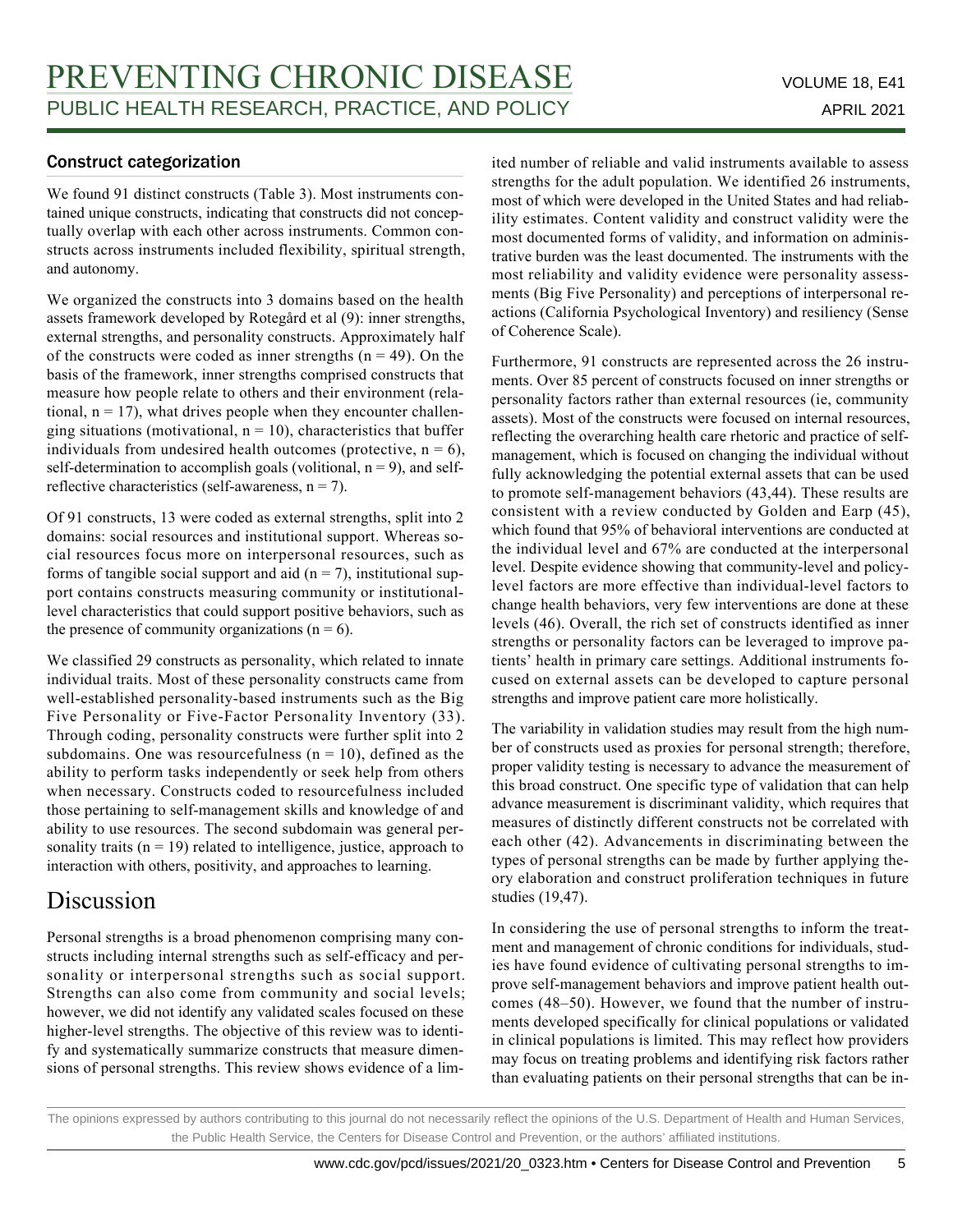tegrated as part of the treatment plan. Therefore, additional studies are needed to develop instruments to measure personal strengths in clinical populations. Relatedly, interventions are needed in health care settings to integrate validated instruments and relevant items from those instruments in clinical care to identify personal strengths and to start conversations about strengthsbased approaches to improving chronic disease management. These interventions could target clinician awareness of instruments and knowledge of how to apply and interpret the results as a means of improving care.

# Limitations

Our systematic review found that few instruments assess strengths at the community and societal levels to emphasize an ecological approach to strengths identification. Most instruments were not developed specifically for clinical populations, therefore additional testing is needed in these populations. We limited our inclusion criteria to adults but recognize that validity assessments are needed for children and adolescents if they are to be implemented in clinical settings, particularly in primary care settings. Although we examined instruments validated in adult populations, the studies described participants homogenously rather than examining adults by different stages of the life course (eg, older adults). Parsing out adults by these key developmental periods could be explored given that health care is sorted by age-specific specialties, such as geriatrics. In addition, quality of life instruments were not included in this search as these assess multiple domains of an individual's well-being. For this review, we wanted to limit the search to instruments that focus primarily on assessing personal strengths that an individual would have agency around, rather than instruments, such as health-related quality of life, that are broader constructs with a subdomain assessing strength. Our search may have been biased toward Western epistemologies, thereby excluding important strengths such as cultural group membership and connection, as research in Black psychology emphasizes (51).

# Future research

Resilience, an important characteristic all on its own, was not included in our literature search because of how large the search results became. In addition, many of the instruments were validated in the general adult population or college students. Primary care settings need strengths-based instruments that account for developmental differences across adulthood (eg, younger or older adults) and that reflect how strengths are manifested in different cultural, racial, or ethnic groups (eg, Black, Indigenous, Asian, White). To ensure the validity of these measures in different populations, additional psychometric testing is needed to determine if each construct has the same meaning for each group. Implementation research is needed on how to use these instruments in health

care settings in a way that supports the workflow of clinicians and leverages patient-generated information as part of the treatment process. Future research could use the constructs identified here to develop a comprehensive instrument of patient strengths in the clinical setting to improve chronic disease management. These instruments must be validated across multiple clinical populations, including those managing multiple chronic conditions such as cancer, hypertension, and type 2 diabetes.

We have reviewed 26 reliable and valid instruments that measure personal strengths in clinical and nonclinical adult populations. Constructs in these instruments can be used in both research and clinic settings to improve self-management behaviors among people with chronic conditions. Although these instruments tap into different forms of strengths, few instruments assess external strengths (eg, interpersonal, community). The development and validation of additional instruments to capture personal strengths is necessary to examine the multilevel influence of external strengths on individual behaviors and well-being.

# Acknowledgments

We thank the Patient-Centered Outcomes Research Institute (PCORI) for their support of this review. We thank Emily Gillen, PhD, for her help with reviewing articles, and thank University of North Carolina at Chapel Hill librarian Sarah Wright, MLIS, for her invaluable assistance in constructing the literature search.

The views presented in this manuscript are solely the responsibility of the authors and do not necessarily represent the views of PCORI, its Board of Governors, or Methodology Committee. PCORI is an independent, nonprofit organization authorized by the US Congress in 2010. Its mission is to fund research that will provide patients, their caregivers, and clinicians with the evidencebased information needed to make better-informed health care decisions. PCORI is committed to continually seeking input from a broad range of stakeholders to guide its work. Research reported in this manuscript was funded through a PCORI award (no. HS-RP20142263).

D.D.W., R.N.K., and C.K. conducted the literature review and reviewed each article for inclusion with K.H.L. D.D.W., R.N.K., C.K., and K.H.L. collaboratively wrote the drafts of the manuscript. K.C.S. and A.M.W. provided extensive feedback and edits. All authors reviewed and edited the manuscript and approved the final version of the manuscript. The results have not been published or presented elsewhere. The authors have no conflicts of interest to declare. No financial disclosures were reported by the authors.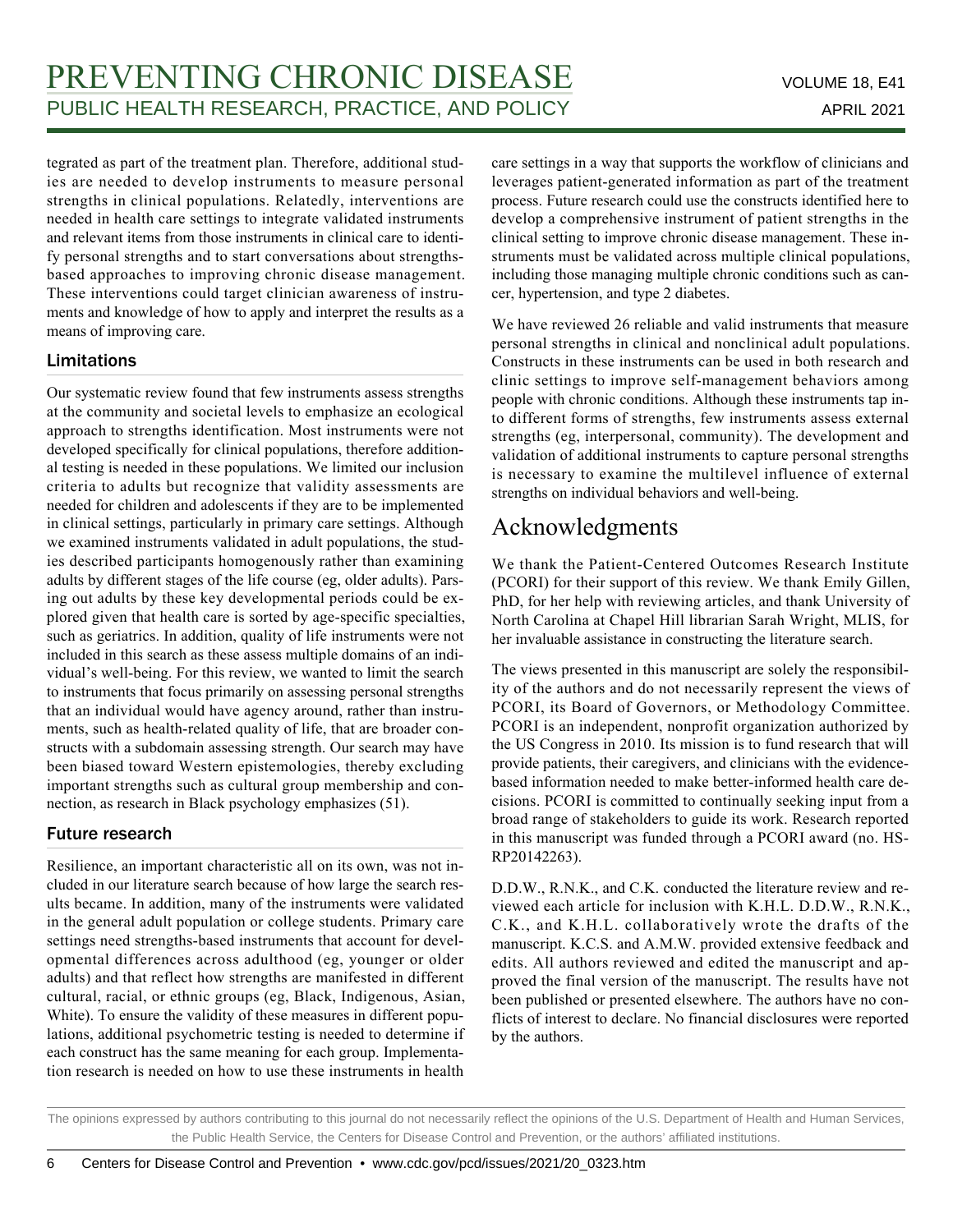# Author Information

Corresponding Author: Deshira D. Wallace, PhD, Department of Health Behavior, University of North Carolina at Chapel Hill, 302 Rosenau Hall, 135 Dauer Dr, CB7440, Chapel Hill, NC 27599. Telephone: 984-464-0298. Email: ddwallac@live.unc.edu.

Author Affiliations: <sup>1</sup>Gillings School of Global Public Health, University of North Carolina at Chapel Hill, Chapel Hill, North Carolina. <sup>2</sup>Northern California Kaiser Permanente Division of Research, Oakland, California. <sup>3</sup>University of Rochester Medical Center, Rochester, New York. <sup>4</sup>Children's Institute, Rochester, New York.<sup>5</sup>Center for Community Health Integration, Case Western Reserve University, Cleveland, Ohio.

# References

- 1. Ward BW, Schiller JS, Goodman RA. Multiple chronic conditions among US adults: a 2012 update. Prev Chronic Dis 2014;11:E62.
- 2. Waters H, Graf M. The costs of chronic disease in the U.S. Santa Monica (CA): Milken Institute; 2018. 25 p. https:// milkeninstitute.org/reports/costs-chronic-disease-us. Accessed March 26, 2021.
- 3. Battersby M, Von Korff M, Schaefer J, Davis C, Ludman E, Greene SM, et al. Twelve evidence-based principles for implementing self-management support in primary care. Jt Comm J Qual Patient Saf 2010;36(12):561–70.
- 4. Bodenheimer T, Wagner EH, Grumbach K. Improving primary care for patients with chronic illness. JAMA 2002; 288(14):1775–9.
- 5. Bodenheimer T, Lorig K, Holman H, Grumbach K. Patient self-management of chronic disease in primary care. JAMA 2002;288(19):2469–75.
- Wagner EH, Austin BT, Davis C, Hindmarsh M, Schaefer J, 6. Bonomi A. Improving chronic illness care: translating evidence into action. Health Aff (Millwood) 2001; 20(6):64–78.
- 7. Bodenheimer T, Wagner EH, Grumbach K. Improving primary care for patients with chronic illness: the chronic care model, part 2. JAMA 2002;288(15):1909–14.
- 8. Staudt M, Howard MO, Drake B. The operationalization, implementation, and effectiveness of the strengths perspective. J Soc Serv Res 2001;27(3):1–21.
- 9. Rotegård AK, Moore SM, Fagermoen MS, Ruland CM. Health assets: a concept analysis. Int J Nurs Stud 2010;47(4):513–25.
- 10. Simmons CA, Lehmann P. Strengths and psychotherapy. Tools for strength based assessment and evaluation. New York (NY): Springer Publishing Company; 2013. p. 1–17.
- Flückiger C, Caspar F, Holtforth MG, Willutzki U. Working 11. with patients' strengths: a microprocess approach. Psychother Res 2009;19(2):213–23.
- 12. Kress VE, Hoffman RM. Empowering adolescent survivors of sexual abuse: application of a solution‐focused Ericksonian Counseling Group. J Humanist Educ Dev 2008;47(2):172–86.
- 13. Skolasky RL, Mackenzie EJ, Wegener ST, Riley LH 3d. Patient activation and functional recovery in persons undergoing spine surgery. J Bone Joint Surg Am 2011; 93(18):1665–71.
- 14. Bird VJ, Le Boutillier C, Leamy M, Larsen J, Oades LG, Williams J, et al. Assessing the strengths of mental health consumers: a systematic review. Psychol Assess 2012; 24(4):1024–33.
- 15. Graybeal C. Strengths-based social work assessment: transforming the dominant paradigm. Fam Soc 2001; 82(3):233–42.
- 16. Rashid T, Ostermann RF. Strength-based assessment in clinical practice. J Clin Psychol 2009;65(5):488–98.
- 17. Tedeschi RG, Kilmer RP. Assessing strengths, resilience, and growth to guide clinical interventions. Prof Psychol Res Pr 2005;36(3):230–7.
- 18. Kristjansdottir OB, Stenberg U, Mirkovic J, Krogseth T, Ljoså TM, Stange KC, et al. Personal strengths reported by people with chronic illness: a qualitative study. Health Expect 2018; 21(4):787–95.
- 19. Fisher G, Aguinis H. Using theory elaboration to make theoretical advancements. Organ Res Methods 2017; 20(3):438–64.
- 20. Moher D, Liberati A, Tetzlaff J, Altman DG; PRISMA Group. Preferred reporting items for systematic reviews and metaanalyses: the PRISMA statement. Ann Intern Med 2009; 151(4):264–9, W64.
- 21. Aaronson N, Alonso J, Burnam A, Lohr KN, Patrick DL, Perrin E, et al. Assessing health status and quality-of-life instruments: attributes and review criteria. Qual Life Res 2002; 11(3):193–205.
- 22. Sheldon KM, Hilpert JC. The balanced measure of psychological needs (BMPN) scale: an alternative domain general measure of need satisfaction. Motiv Emot 2012; 36(4):439–51.
- 23. Dicken CF. Convergent and discriminant validity of the California Psychological Inventory. Educ Psychol Meas 1963; 23(3):449–59.
- 24. van den Berg SW, van Amstel FK, Ottevanger PB, Gielissen MF, Prins JB. The Cancer Empowerment Questionnaire: psychological empowerment in breast cancer survivors. J Psychosoc Oncol 2013;31(5):565–83.

The opinions expressed by authors contributing to this journal do not necessarily reflect the opinions of the U.S. Department of Health and Human Services, the Public Health Service, the Centers for Disease Control and Prevention, or the authors' affiliated institutions.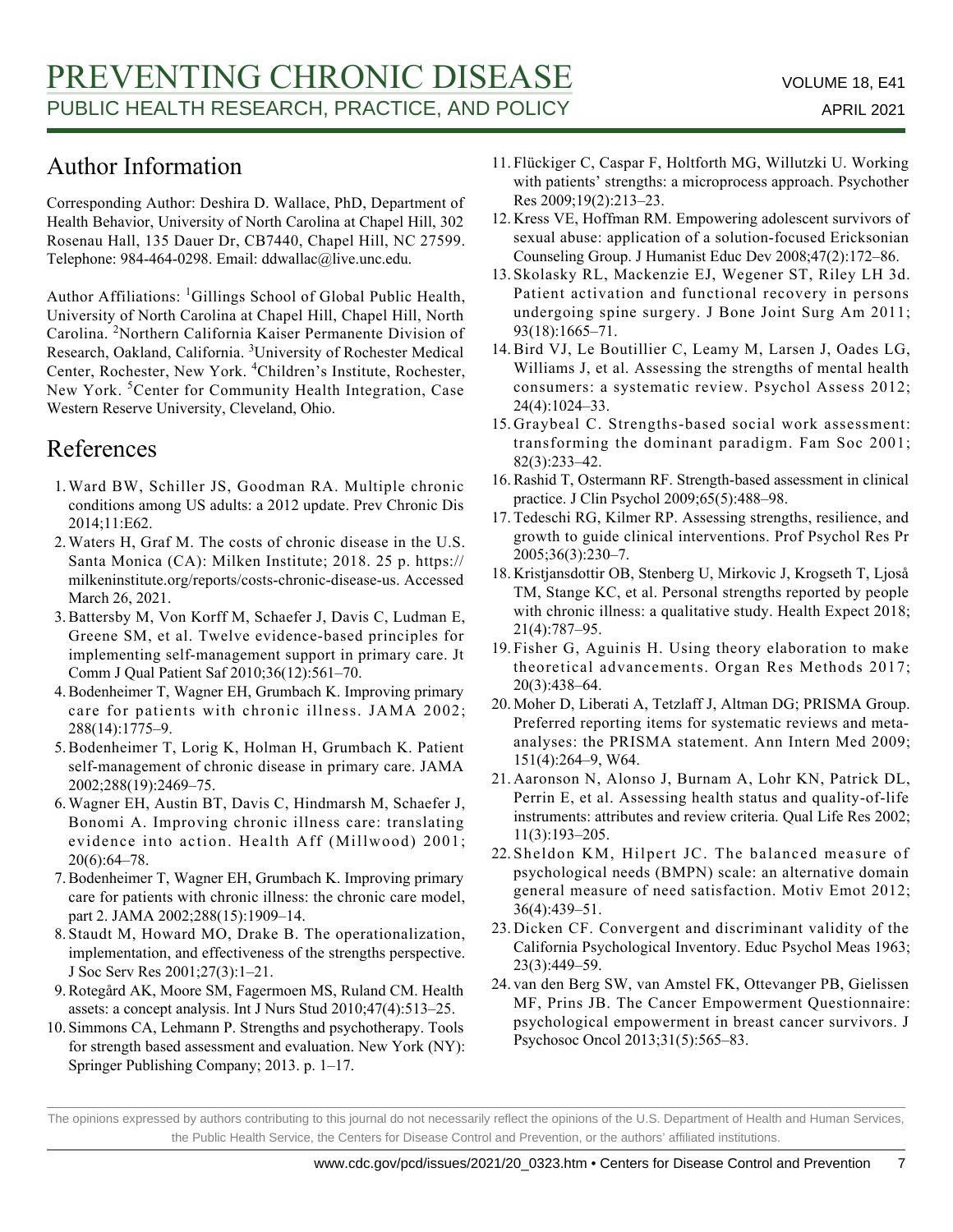- 25. Custers JA, van den Berg SW, van Laarhoven HW, Bleiker EM, Gielissen MF, Prins JB. The Cancer Worry Scale: detecting fear of recurrence in breast cancer survivors. Cancer Nurs 2014;37(1):E44–50.
- 26. Glasgow RE, Strycker LA, Toobert DJ, Eakin E. A socialecologic approach to assessing support for disease selfmanagement: the Chronic Illness Resources Survey. J Behav Med 2000;23(6):559–83.
- 27. Roux G, Lewis K, Younger J, Dingley C. Development and testing of the inner strength questionnaire. J Cult Divers 2003;  $10(1):4-5.$
- 28. Friborg O, Hjemdal O, Rosenvinge JH, Martinussen M. A new rating scale for adult resilience: what are the central protective resources behind healthy adjustment? Int J Methods Psychiatr Res 2003;12(2):65–76.
- Fan J, Zhu X-z, Tang L-l, Wang Y-p, Li L, Yang Y, et al. 29. Reliability and validity of Chinese Big Five Personality inventory brief version in breast cancer women. Chinese Journal of Clinical Psychology 2013;21(5):783–5.
- Snell DL, Siegert RJ, Hay-Smith EJ, Surgenor LJ. Factor 30. structure of the Brief COPE in people with mild traumatic brain injury. J Head Trauma Rehabil 2011;26(6):468–77.
- Mejorada RE, Tufiño MA, Sierra AV, Guerrero OT, Rosas 31. AR, Sánchez Sosa JJ. Afrontamiento en pacientes con cáncer de mama en radioterapia: Análisis de la Escala COPE Breve. Psicología y Salud 2013;23(1):55–62. Spanish.
- 32. Connor KM, Davidson JR. Development of a new resilience scale: the Connor-Davidson Resilience Scale (CD-RISC). Depress Anxiety 2003;18(2):76–82.
- Hofstee W. Big-Five-profielen van 33. persoonlijkheidsstoornissen. Psychodiagnostisch gereedschap. = The Big Five profile of personality disorders: psychodiagnostic tools. Psychooncology 1999;34(9):381–4.
- 34. Bastardo YM, Kimberlin CL. Relationship between quality of life, social support and disease-related factors in HIV-infected persons in Venezuela. AIDS Care 2000;12(5):673–84.
- 35. Ahern NR, Kiehl EM, Sole ML, Byers J. A review of instruments measuring resilience. Issues Compr Pediatr Nurs 2006;29(2):103–25.
- 36. Anagnostopoulos F, Slater J, Fitzsimmons D, Kolokotroni P. Exploring global meaning in Greek breast cancer patients: validation of the Life Attitude Profile — Revised (LAP-R). Psychooncology 2011;20(4):419–27.
- Mack J, Herrberg M, Hetzel A, Wallesch CW, Bengel J, 37. Schulz M, et al. The factorial and discriminant validity of the German version of the Post-traumatic Growth Inventory in stroke patients. Neuropsychol Rehabil 2015;25(2):216–32.
- 38. Mystakidou K, Tsilika E, Parpa E, Galanos A, Vlahos L. Posttraumatic growth in advanced cancer patients receiving palliative care. Br J Health Psychol 2008;13(Pt 4):633–46.
- Tebb S. An aid to empowerment: a caregiver well-being scale. 39. Health Soc Work 1995;20(2):87–92.
- 40. Frenz AW, Carey MP, Jorgensen RS. Psychometric evaluation of Antonovsky's Sense of Coherence Scale. Psychol Assess 1993;5(2):145–53.
- Alwin DF. Measurement errors in cross-cultural surveys. 41. Extracted from Margins of error — a study of reliability in survey measurement. New York (NY): John Wiley and Sons; 2007.
- DeVellis RF. Scale development: theory and applications. 42. Thousand Oaks (CA): Sage Publications; 2016.
- 43. Madden MH, Tomsik P, Terchek J, Navracruz L, Reichsman A, Clark TC, et al. Keys to successful diabetes selfmanagement for uninsured patients: social support, observational learning, and turning points: a safety net providers' strategic alliance study. J Natl Med Assoc 2011; 103(3):257–64.
- Reichsman A, Werner J, Cella P, Bobiak S, Stange KC; 44. SNPSA Diabetes Study Working Group. Opportunities for improved diabetes care among patients of safety net practices: a safety net providers' strategic alliance study. J Natl Med Assoc 2009;101(1):4–11.
- 45. Golden SD, Earp JAL. Social ecological approaches to individuals and their contexts: twenty years of Health Education & Behavior health promotion interventions. Health Educ Behav 2012;39(3):364–72.
- 46. Hirsch G, Homer J, Trogdon J, Wile K, Orenstein D. Using simulation to compare 4 categories of intervention for reducing cardiovascular disease risks. Am J Public Health 2014; 104(7):1187–95.
- 47. Shaffer JA, DeGeest D, Li A. Tackling the problem of construct proliferation: a guide to assessing the discriminant validity of conceptually related constructs. Organ Res Methods 2016;19(1):80–110.
- 48. Tai-Seale M, Downing NL, Jones VG, Milani RV, Zhao B, Clay B, et al. Technology-enabled consumer engagement: promising practices at four health care delivery organizations. Health Aff (Millwood) 2019;38(3):383–90.
- Greene J, Hibbard JH, Sacks R, Overton V, Parrotta CD. When 49. patient activation levels change, health outcomes and costs change, too. Health Aff (Millwood) 2015;34(3):431–7.
- 50. Alegría M, Sribney W, Perez D, Laderman M, Keefe K. The role of patient activation on patient–provider communication and quality of care for US and foreign born Latino patients. J Gen Intern Med 2009;24(Suppl 3):534–41.
- 51. Jamison D. The SAGE encyclopedia of African cultural heritage in North America. Thousand Oaks (CA): Sage Publications; 2015.

The opinions expressed by authors contributing to this journal do not necessarily reflect the opinions of the U.S. Department of Health and Human Services, the Public Health Service, the Centers for Disease Control and Prevention, or the authors' affiliated institutions.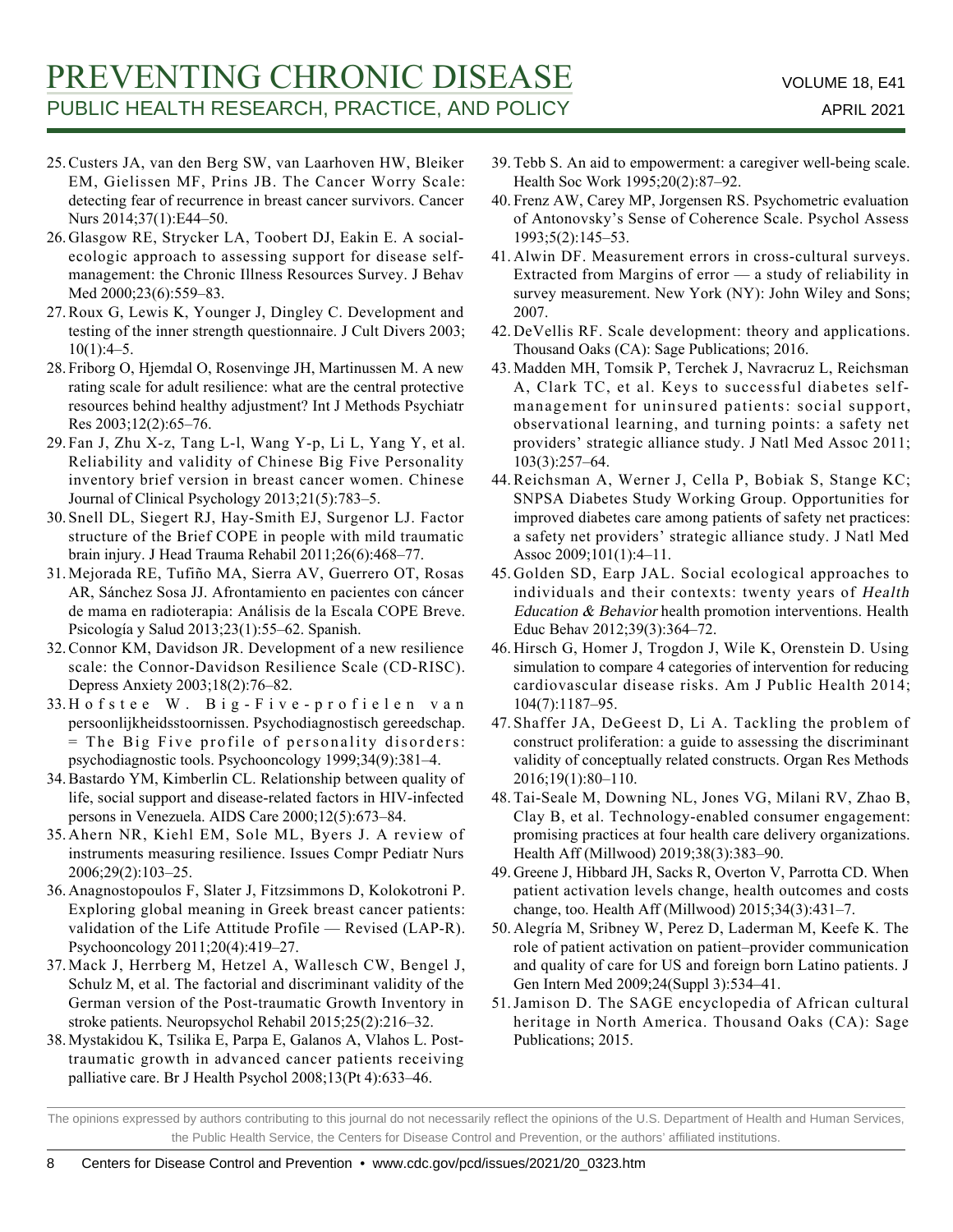# Tables

#### Table 1. Criteria and Attributes for Reviewing Patient Strengths Instruments (N =  $26)^a$

| <b>Attribute</b>        | <b>Description</b>                                                                                                                                  | <b>Review Criteria</b>                                                                                                                                                                                                                                                                                                           | No. of Instruments<br><b>That Fit Criteria</b> |
|-------------------------|-----------------------------------------------------------------------------------------------------------------------------------------------------|----------------------------------------------------------------------------------------------------------------------------------------------------------------------------------------------------------------------------------------------------------------------------------------------------------------------------------|------------------------------------------------|
| Conceptual and          | The rationale for and description of the                                                                                                            | Rationale for and description of the concept to be measured                                                                                                                                                                                                                                                                      | 26                                             |
| measurement model       | concept and the populations that a<br>measure is intended to assess and the                                                                         | Target population involvement in content derivation                                                                                                                                                                                                                                                                              | 8                                              |
|                         | relationship between these concepts                                                                                                                 | Information on dimensionality and distinctiveness of scales                                                                                                                                                                                                                                                                      | 26                                             |
|                         |                                                                                                                                                     | Rationale for deriving scale scores                                                                                                                                                                                                                                                                                              | $\overline{7}$                                 |
| <b>Reliability</b>      | The degree to which an instrument is free from random error                                                                                         |                                                                                                                                                                                                                                                                                                                                  | 5                                              |
| Internal consistency    | The precision of a scale, based on the                                                                                                              | Methods to collect reliability data                                                                                                                                                                                                                                                                                              | 22                                             |
|                         | homogeneity (intercorrelations) of the<br>scale's items at one point in time                                                                        | Reliability estimates and standard errors for all score elements<br>(classical test) or standard error of the mean over the range of<br>scale and marginal reliability of each scale (modern Item<br>Response Theory)                                                                                                            | 25                                             |
|                         |                                                                                                                                                     | Data to calculate reliability coefficients or actual calculations of<br>reliability coefficients                                                                                                                                                                                                                                 | 21                                             |
| Reproducibility         | Stability of an instrument over time                                                                                                                | Methods employed to collect reproducibility data                                                                                                                                                                                                                                                                                 | 16                                             |
|                         | (test-retest) and inter-rater agreement at<br>one point in time                                                                                     | Information on test-retest reliability and inter-rater reliability<br>based on intraclass correlation coefficients                                                                                                                                                                                                               | 19                                             |
| <b>Validity</b>         | The degree to which the instrument<br>measures what it purports to measure                                                                          | Rationale supporting the particular mix of evidence presented for<br>the intended uses                                                                                                                                                                                                                                           | 8                                              |
| Content-related         | Evidence that the domain of an<br>instrument is appropriate relative to its<br>intended use                                                         | Clear description of the methods employed to collect validity data                                                                                                                                                                                                                                                               | 23                                             |
| Construct-related       | Evidence that supports a proposed<br>interpretation of scores based on<br>theoretical implications associated with<br>the constructs being measured | Composition of the sample used to examine validity (in detail)<br>• Entails convergent validity, which measures whether 2<br>constructs that are theoretically related are actually related<br>$\bullet$<br>Discriminant validity measures if 2 constructs that should not<br>be related are actually observed not to be related | 22                                             |
| Criterion-related       | Evidence that shows the extent to which<br>scores of the instrument are related to a                                                                | Criterion measures data specified for each major population of<br>interest                                                                                                                                                                                                                                                       | 14                                             |
|                         | criterion measure                                                                                                                                   | Hypotheses tested and data relating to the tests                                                                                                                                                                                                                                                                                 | 8                                              |
|                         |                                                                                                                                                     | Clear rationale and support for the choice of criteria measures                                                                                                                                                                                                                                                                  | 11                                             |
| <b>Responsiveness</b>   | An instrument's ability to detect change<br>over time                                                                                               | Longitudinal data that compare a group that is expected to<br>change with a group that is expected to remain stable                                                                                                                                                                                                              | $\overline{7}$                                 |
| Interpretability        | The degree to which one can assign easily<br>understood meaning to an instrument's<br>quantitative scores                                           | Rationale for selection of external criteria of populations for<br>purposes of comparison and interpretability of data                                                                                                                                                                                                           | 5                                              |
| <b>Burden</b>           | The time, effort, and other demands of the instrument                                                                                               |                                                                                                                                                                                                                                                                                                                                  | 0                                              |
| Respondent burden       | The time, effort, and other demands<br>placed on those to whom the instrument<br>is administered                                                    | Information on 1) average and range of the time needed to<br>complete the instrument, 2) reading and comprehension level,<br>and 3) any special requirements or requests made of respondent                                                                                                                                      | 5                                              |
| Administrative burden   | The time, effort, and other demands<br>placed on those who administer the<br>instrument                                                             | Information about any resources required for administration of<br>the instrument                                                                                                                                                                                                                                                 | $\overline{2}$                                 |
| Modes of administration | These include self-report, interviewer-                                                                                                             | Information on the comparability of alternative modes                                                                                                                                                                                                                                                                            | 3                                              |

<sup>a</sup> Shortened version of key criteria based on Aaronson et al (21).

(continued on next page)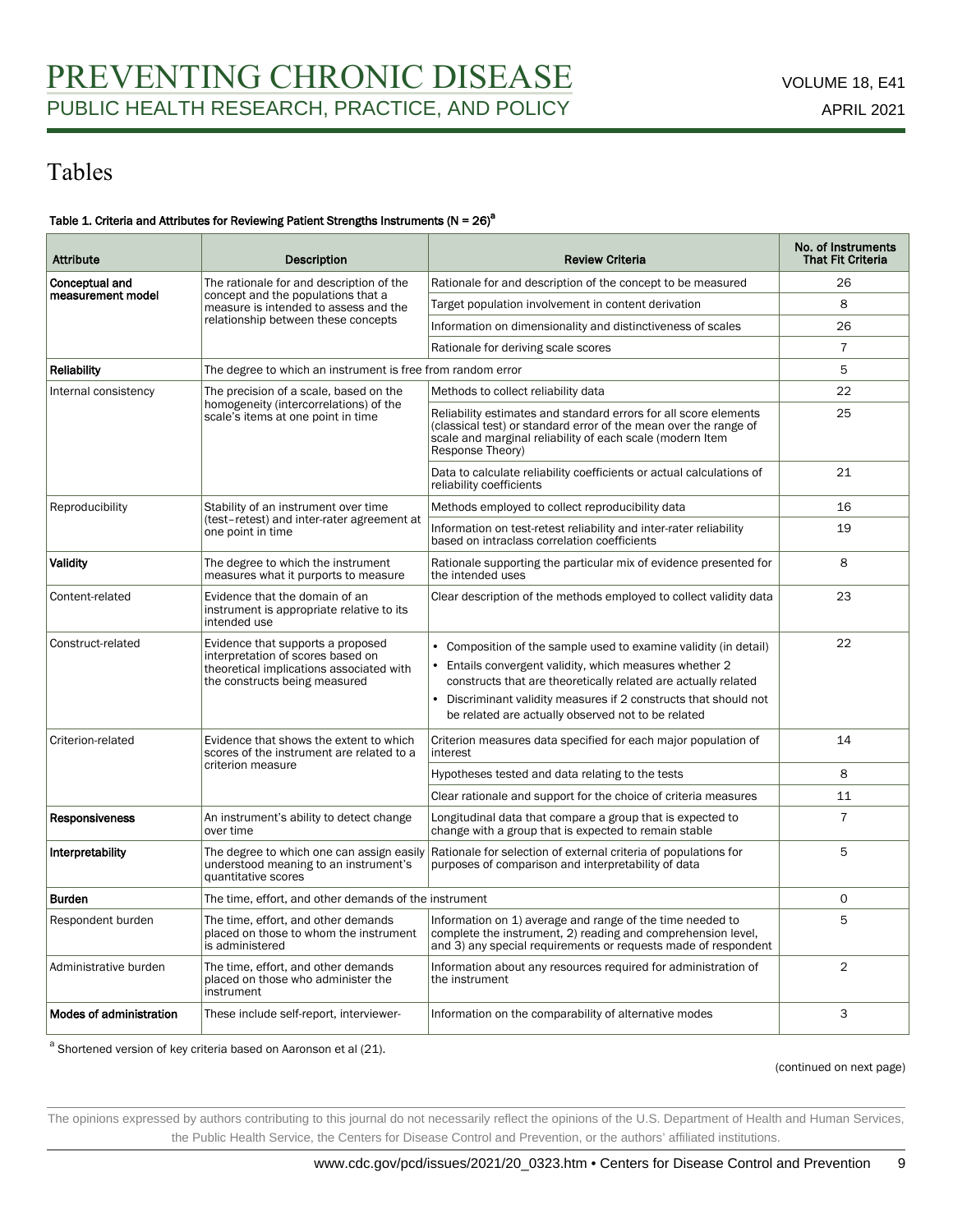#### Table 1. Criteria and Attributes for Reviewing Patient Strengths Instruments ( $N = 26$ )<sup>a</sup>

| <b>Attribute</b>                                                             | Description                                                                                                                            | <b>Review Criteria</b>                                                      | No. of Instruments<br><b>That Fit Criteria</b> |  |
|------------------------------------------------------------------------------|----------------------------------------------------------------------------------------------------------------------------------------|-----------------------------------------------------------------------------|------------------------------------------------|--|
|                                                                              | administered, trained observer rating,<br>computer-assisted interviewer-<br>administered, performance-based<br>measures                |                                                                             |                                                |  |
| <b>Cultural and language</b><br>adaptations or translations                  | Involves 2 primary steps: 1) assessment<br>of conceptual and linguistic equivalence.<br>and 2) evaluation of measurement<br>properties | Any significant differences between the original and translated<br>versions | 11                                             |  |
| <sup>a</sup> Shortened version of key criteria based on Aaronson et al (21). |                                                                                                                                        |                                                                             |                                                |  |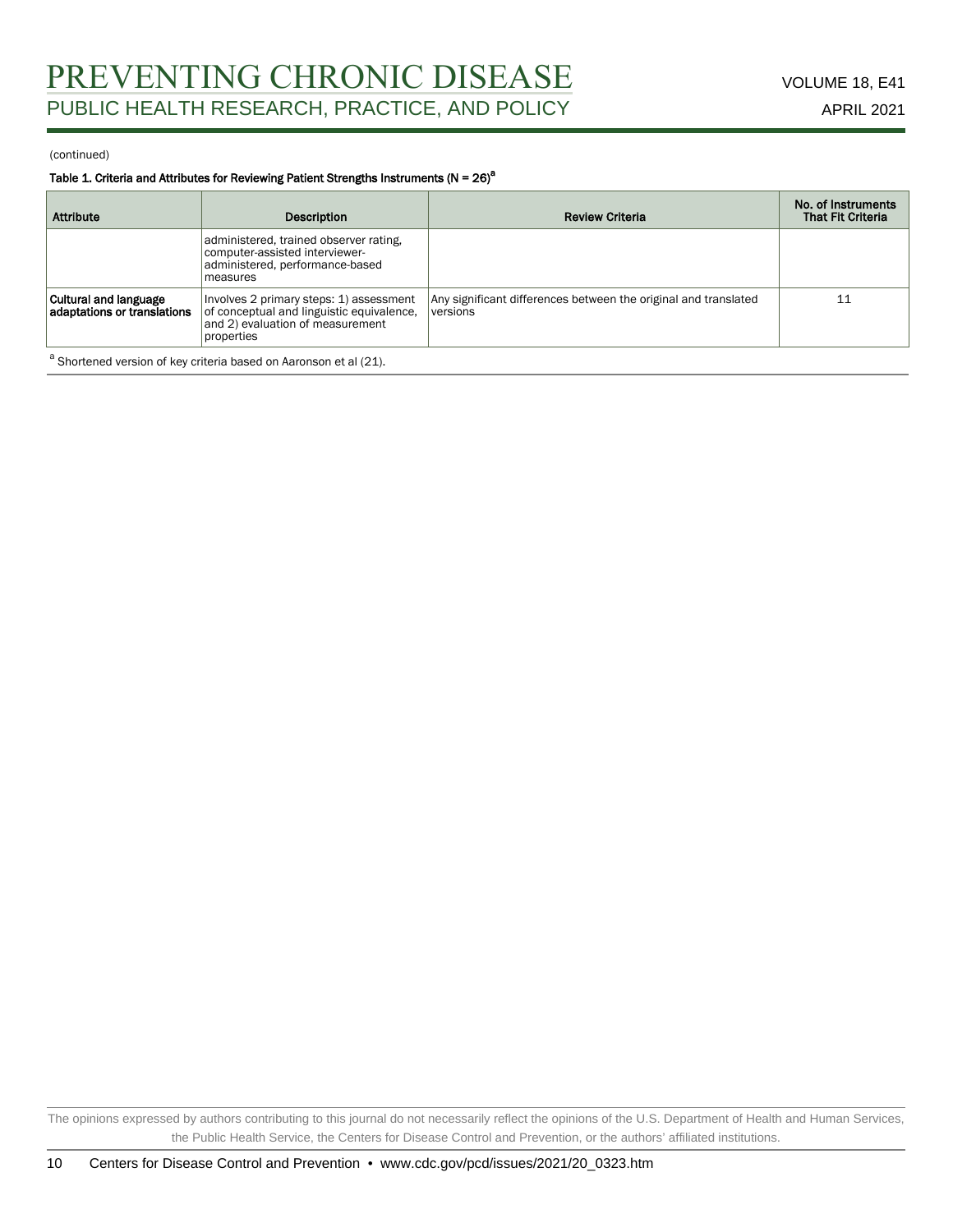#### Table 2. Description of Assessments of Patient Strengths Instruments<sup>a</sup>

| No. and<br><b>Assessment Name</b>                    | Description                                                                                                                                                                                                                                                                                                                | <b>Populations Scale Was Applied</b>                                                                                                                                                                                                                                                                                                                                                                                                                                                                                                                                                                                                                                                                                                                                                                                                                                                                                       | No. of Validity<br><b>Articles</b> | Year and Place<br>Developed   |
|------------------------------------------------------|----------------------------------------------------------------------------------------------------------------------------------------------------------------------------------------------------------------------------------------------------------------------------------------------------------------------------|----------------------------------------------------------------------------------------------------------------------------------------------------------------------------------------------------------------------------------------------------------------------------------------------------------------------------------------------------------------------------------------------------------------------------------------------------------------------------------------------------------------------------------------------------------------------------------------------------------------------------------------------------------------------------------------------------------------------------------------------------------------------------------------------------------------------------------------------------------------------------------------------------------------------------|------------------------------------|-------------------------------|
| <b>Balanced Measure</b><br>of Psychological<br>Needs | Measures autonomy,<br>competence, and relatedness.                                                                                                                                                                                                                                                                         | College students in United States (Sheldon 2012)                                                                                                                                                                                                                                                                                                                                                                                                                                                                                                                                                                                                                                                                                                                                                                                                                                                                           | 1                                  | 2012, United<br><b>States</b> |
| <b>Baruth Protective</b><br><b>Factors Inventory</b> | Measures resiliency.                                                                                                                                                                                                                                                                                                       | Adults (Baruth 2002)                                                                                                                                                                                                                                                                                                                                                                                                                                                                                                                                                                                                                                                                                                                                                                                                                                                                                                       | $\mathbf{1}$                       | 2001, United<br><b>States</b> |
| <b>Big Five Personality</b>                          | The Big Five Personality traits<br>are extraversion, agreeableness,<br>conscientiousness, emotional<br>stability, and openness to<br>experience, with each of these<br>being measured on a<br>continuum.                                                                                                                   | 5 major occupational groupings: professionals, police, managers, sales,<br>skilled/semi-skilled (Barrick 1991); Hispanic bilingual college students in<br>Spain and United States (Benet-Martínez 1998); Italian adults (Fossati<br>2011); Dutch adults (Smits 2011) (Van Heck 1994); Estonian and<br>Finnish adults (Pulver 1995); Polish adults (Strelau 1995); Japanese<br>adults (Wada 1996); Kuwaiti adults (El-Ansarey 1997); college students<br>in Brazil (Nunes 2007) (Hauck Filho 2012); German adults (Rammstedt<br>2007); Croatian adults (Mlacić 2008) (Hrebíčková 2010); Turkish adults<br>(Karaman 2010) (Gençöz 2012) (Morsünbül 2014); Chinese college<br>students (Huang 2010) (Wang 2010) (Shi 2015); Argentine adults<br>(Ledesma 2011); Chinese female patients with breast cancer (Fan<br>2013)                                                                                                      | 38                                 | 1961, United<br><b>States</b> |
| <b>Brief COPE</b>                                    | Measures coping with life<br>stresses associated with a<br>specific activity. Contains 3<br>subscales, with 2 of the 3<br>positively framed.                                                                                                                                                                               | Nonstudent adult sample in United States (Carver 1997); French college<br>students (Muller 2003) (Doron 2014); Swedish college students<br>(Muhonen 2005); medical students in Malaysia (Yusoff 2010);<br>caregivers of HIV-positive patients in Kenya (Kimemia 2011); adults with<br>mild traumatic brain injury in US (Snell 2011); women with breast cancer<br>in Mexico (Mejorada 2013); persons living with HIV/AIDS in southern<br>India (Mohanraj 2015); people living with HIV/AIDS in China (Su 2015)                                                                                                                                                                                                                                                                                                                                                                                                             | 10                                 | 1989, United<br><b>States</b> |
| California<br>Psychological<br>Inventory             | Measures personality and<br>behavior under 4 domains:<br>interpersonal style, intrapersonal<br>style, achievement style, and<br>stylistic modes.                                                                                                                                                                           | College students in United States (Gough 1953) (Dicken 1963) (Darbes<br>1964); managers and supervisors in United States (Goodstein 1963)<br>(Gough 1984); US Navy (Knapp 1963); Indian college students (Gough<br>1964); adults in France, Italy, Venezuela, and Turkey (Gough 1966);<br>French adults (Chapuis 1970); Japanese college students (Nishiyama<br>1973) (Nishiyama 1975); Swedish delinquent and nondelinquent adults<br>(Rosen 1974); multicountry delinguent and nondelinguent adults (Gough<br>1974); Israeli adults (Cohen 1977); Romanian adults (Pitariu 1980)<br>(Pitariu 1981); Pakistani college students (Ahmed 1986); adults in<br>Kuwait and Egypt (Torki 1988); Taiwanese adults (Ying 1991); US Coast<br>Guard (Blake 1993); white-collar crime inmates in United States (Collins<br>1993); adults with alcoholism in United States (Kadden 1996);<br>Norwegian college students (Sandal 2002) | 55                                 | 1957, United<br><b>States</b> |
| Cancer<br>Empowerment<br>Questionnaire               | Contains 6 factors; used to<br>measure strengths that patients<br>derive from themselves and<br>their network: health care, social<br>support, self-esteem, feeling<br>connected, self-management,<br>and community support.                                                                                               | Females with breast cancer in Korea (Shin 2015); female breast cancer<br>survivors in Netherlands (van den Berg 2013) (Custers 2014)                                                                                                                                                                                                                                                                                                                                                                                                                                                                                                                                                                                                                                                                                                                                                                                       | 3                                  | 2013.<br><b>Netherlands</b>   |
| Caregiver Well-<br><b>Being Scale</b>                | Two subscales: 1) basic needs<br>subscale (4 factors: expression<br>of feelings, attendance to<br>physical needs, self-esteem, and<br>security), and 2) activities of<br>living (5 factors: time for self,<br>maintenance of functions<br>outside the home, family<br>support, household<br>maintenance, household tasks). | Medical informal caregivers in United States, mostly women (Tebb 1995)<br>(Rubio 1999) (Berg-Weger 2000) (Rubio 2003) (Tebb 2013); social<br>workers in United States (Rubio 2003); medical informal caregivers in<br>Turkey (Demirtepe 2009)                                                                                                                                                                                                                                                                                                                                                                                                                                                                                                                                                                                                                                                                              | 6                                  | 1995, United<br><b>States</b> |
| <b>Chronic Illness</b><br><b>Resources Survey</b>    | Measures support and<br>resources at each of the levels<br>of the socioecological<br>framework.                                                                                                                                                                                                                            | Patients with chronic conditions (Glasgow 2000), Spanish-speaking<br>population (Eakin 2007)                                                                                                                                                                                                                                                                                                                                                                                                                                                                                                                                                                                                                                                                                                                                                                                                                               | 3                                  | 2000, United<br><b>States</b> |

<sup>a</sup> A list of the publications cited in this table is in the Appendix.

#### (continued on next page)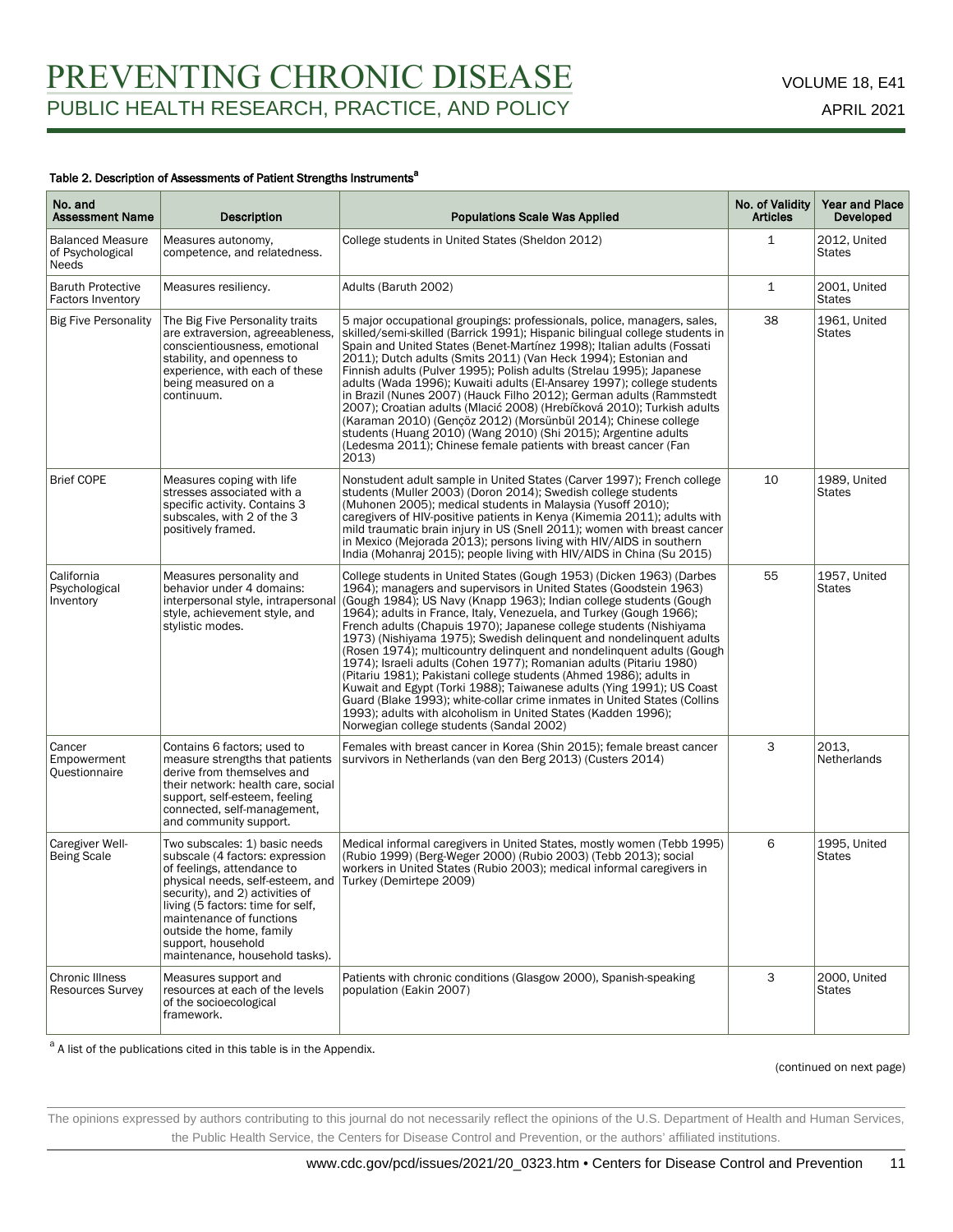#### Table 2. Description of Assessments of Patient Strengths Instruments<sup>a</sup>

| No. and<br><b>Assessment Name</b>                   | <b>Description</b>                                                                                                                                                                                                            | <b>Populations Scale Was Applied</b>                                                                                                                                                                                                                                                                                                                                                                                                                                                                   | No. of Validity<br><b>Articles</b> | <b>Year and Place</b><br><b>Developed</b> |
|-----------------------------------------------------|-------------------------------------------------------------------------------------------------------------------------------------------------------------------------------------------------------------------------------|--------------------------------------------------------------------------------------------------------------------------------------------------------------------------------------------------------------------------------------------------------------------------------------------------------------------------------------------------------------------------------------------------------------------------------------------------------------------------------------------------------|------------------------------------|-------------------------------------------|
| College Student<br>Hardiness Measure                | control, commitment, and<br>challenge.                                                                                                                                                                                        | Measures 3 factors of hardiness: Indian American college students (Atri 2007)                                                                                                                                                                                                                                                                                                                                                                                                                          | $\mathbf{1}$                       | 2007, United<br><b>States</b>             |
| Connor-Davidson<br>Resilience Scale                 | Developed to measure coping<br>ability.                                                                                                                                                                                       | General population, primary care outpatient, psychiatric care outpatient<br>in United States (Connor 2003); Korean adults (college students, nurses,<br>firefighters) (Baek 2010); Spanish-speaking patients with fibromylagia<br>(Notario-Pacheco 2014); Korean firefighters and rescue workers (Jeong<br>2015); German adults (Sarubin 2015); General Hong Kong population<br>(Ni 2016); Chinese military (Xie 2016)                                                                                 | 8                                  | 2003, United<br><b>States</b>             |
| Dispositional<br>Resilience Scale                   | Measures hardiness and<br>includes dimensions of control.<br>commitment, and challenge.                                                                                                                                       | Norwegian armed forces employees (Hystad 2010); Italian adults<br>(Picardi 2012); adults (Bartone 1989)                                                                                                                                                                                                                                                                                                                                                                                                | 4 (plus 2)<br>unpublished)         | 1989, United<br><b>States</b>             |
| Five-Factor<br>Personality<br>Inventory             | Assessed the Big Five factors of<br>personality: extraversion,<br>agreeableness,<br>conscientiousness, emotional<br>stability, and autonomy.                                                                                  | College students, faculty in United States (Hendriks 1999); internet<br>users (Buchannan 2005); adults in Italy (Perugini 1998); male military<br>recruits (Marshall 1994); Spanish adults (Salgudo 1997) (Rodríguez<br>2001); Dutch adults with personality disorders (Hendriks 1999); Turkish<br>adults (Somer 2002) (Araz 2014); various European adult populations<br>(De Fruyt 2004) (Sharma 2009); Indian adults (Sharma 2009)                                                                   | 13                                 | 1991, United<br><b>States</b>             |
| Inner Strength<br>Ouestionnaire                     | Developed to measure 4<br>dimensions for inner strength:<br>knowing and searching,<br>connectedness, physical self-<br>spirit, and mental self-spirit.                                                                        | Women with chronic illness in United States (Roux 2003) (Lewis 2011)                                                                                                                                                                                                                                                                                                                                                                                                                                   | $\overline{2}$                     | 2003, United<br><b>States</b>             |
| Interpersonal<br><b>Support Evaluation</b><br>List  | Used to measure 4 conceptually<br>distinct dimensions proposed to<br>buffer the effects of stressful<br>events: appraisal support,<br>tangible assets support,<br>belonging support, and self-<br>esteem support.             | College students (Brookings 1988) (Schonfeld 1991); homeless adults<br>(Bates 1995) (Bates 1999); spinal cord-injured adults (McColl 1995)<br>(Rintala 2013); HIV-infected adults in Venezuela (Bastardo 2000); Greek<br>college students (Delistamati 2006); Polish adults (Szlachta 2009);<br>battered women (Baumann 2012); Spanish-speaking college students<br>(Mendoza 2012); Italian adults (Moretti 2012); Hispanic/Latino adults in<br>United States (Merz 2014); adults by race (Sacco 2011) | 14                                 | 1985, United<br><b>States</b>             |
| Life Attitude Profile                               | Measures an individual's<br>attitude toward life and how they<br>find meaning and purpose.                                                                                                                                    | Canadian undergraduates (Reker 1981), Greek breast cancer patients<br>(Anagnostopoulos 2011)                                                                                                                                                                                                                                                                                                                                                                                                           | 5                                  | 1981, Ontario,<br>Canada                  |
| <b>Mental Toughness</b><br>Questionnaire<br>(MTQ48) | The MTQ48 assesses total<br>mental toughness and 4<br>subcomponents: challenge,<br>commitment, confidence, and<br>control. Translated into 14<br>languages. Used in occupational<br>sector, education, health, and<br>sports. | Adult athletes (Clough 2008) (Gucciardi 2012); university athletes<br>(Sheard 2009); office management and administrative workers<br>(Gucciardi 2012) (Perry 2013); general adult men (Perry 2013)                                                                                                                                                                                                                                                                                                     | 6                                  | 2002, United<br>Kingdom                   |
| Norbeck Social<br>Support<br>Questionnaire          | Measures social support.                                                                                                                                                                                                      | Adults (graduate students in nursing) (Norbeck 1981); Spanish speakers<br>(LaRoche 1994)                                                                                                                                                                                                                                                                                                                                                                                                               | 4                                  | 1980. United<br><b>States</b>             |
| Post Traumatic<br>Growth Inventory                  | Measures the general tendency<br>to experience difficult events in<br>a way that produces perceptions<br>of benefits.                                                                                                         | Undergraduate students with significant traumatic event in the past 5<br>years (Tedeschi 1996); cancer patients receiving palliative care<br>(Mystakidou 2008); South American earthquake survivors (Leiva 2015);<br>German adult stroke patients (Mack 2015); adult men who report sexual<br>abuse during childhood (Saltzman 2015)                                                                                                                                                                   | 13                                 | 1996, United<br><b>States</b>             |
| Psychological<br>Capital<br>Questionnaire           | Measures hope, optimism, self-<br>efficacy, and resilience.                                                                                                                                                                   | Validated in the adult population in the United States and South Africa<br>(Avey 2009); management students and engineers/technicians in the<br>United States (Luthans 2009); Chinese workers (Wang 2012)                                                                                                                                                                                                                                                                                              | 7                                  | 2004, United<br><b>States</b>             |
| Psychological Well-                                 | Assesses individual's well-being<br>being Questionnaire   at a particular moment in time<br>within 6 dimensions: autonomy,<br>environmental mastery, personal                                                                 | Adult population aged 18 or older (Ryff 1995)                                                                                                                                                                                                                                                                                                                                                                                                                                                          | $\overline{2}$                     | 1989, United<br><b>States</b>             |

<sup>a</sup> A list of the publications cited in this table is in the Appendix.

#### (continued on next page)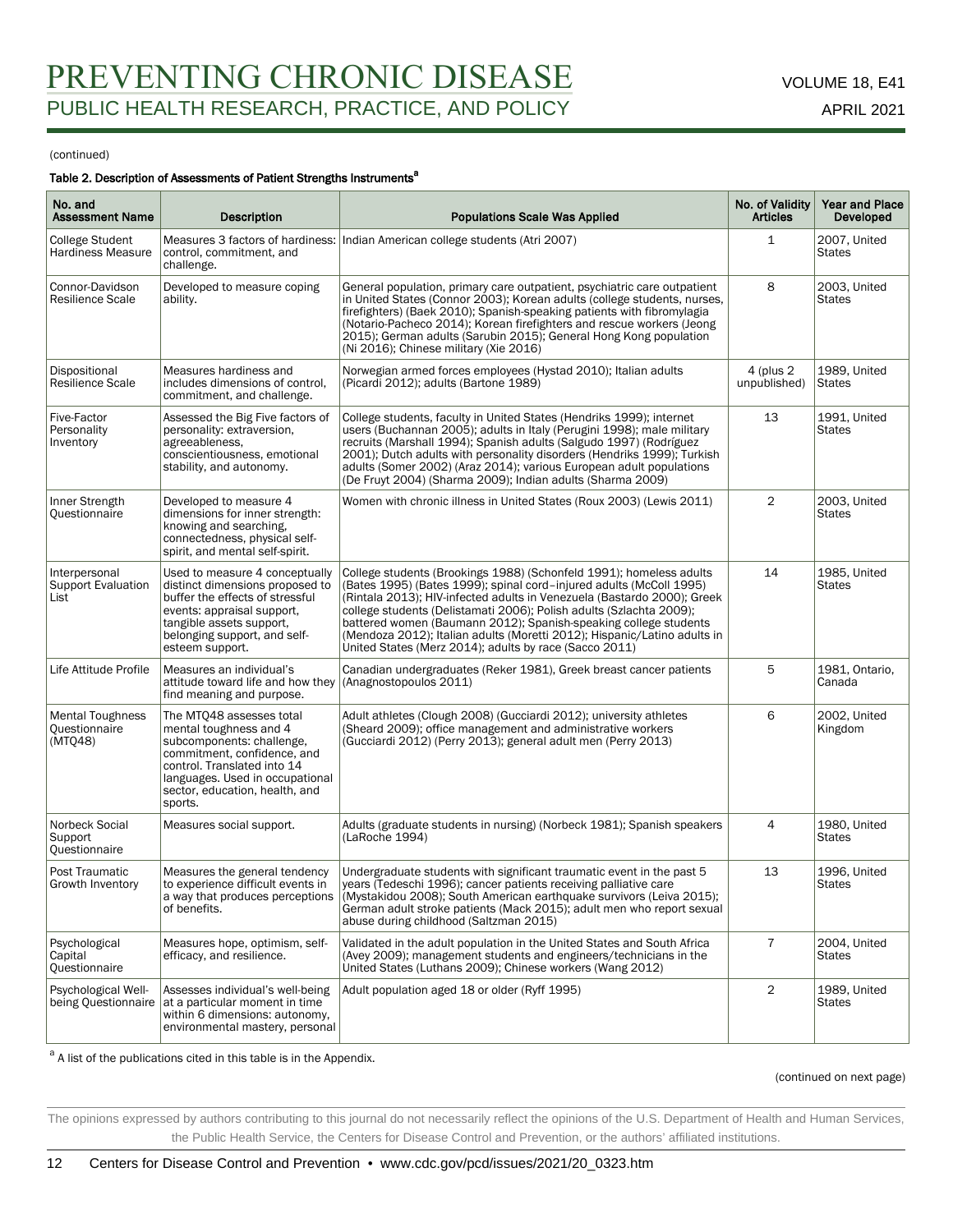#### Table 2. Description of Assessments of Patient Strengths Instruments<sup>a</sup>

| No. and<br><b>Assessment Name</b>                    | <b>Description</b>                                                                                                                                                                                                                                                                   | <b>Populations Scale Was Applied</b>                                                                                                                                                                                                                                                                                                                                               | No. of Validity<br><b>Articles</b> | <b>Year and Place</b><br>Developed |
|------------------------------------------------------|--------------------------------------------------------------------------------------------------------------------------------------------------------------------------------------------------------------------------------------------------------------------------------------|------------------------------------------------------------------------------------------------------------------------------------------------------------------------------------------------------------------------------------------------------------------------------------------------------------------------------------------------------------------------------------|------------------------------------|------------------------------------|
|                                                      | growth, positive relationships<br>with others, purpose in life, and<br>self-acceptance.                                                                                                                                                                                              |                                                                                                                                                                                                                                                                                                                                                                                    |                                    |                                    |
| Resilience Scale for<br>Adults                       | Measures 5 resilience factors<br>among adults: personal<br>strength, social competence,<br>structured style, family cohesion,<br>and social resources.                                                                                                                               | Adult outpatient clinic patients in Norway (Friborg 2003); military college<br>students in Norway (Friborg 2005); university students in Norway<br>(Friborg 2006); university students in Iran (Jowkar 2010); French-<br>speaking Belgian college students (Hjemdal 2011); clinical and<br>nonclinical college patients/students (Hilbig 2015); adults in Brazil<br>(Hjemdal 2015) | $\overline{7}$                     | 2003, Norway                       |
| Resistance to<br>Trauma Test                         | Measures 6 factors of personal<br>strengths or resources:<br>emotional intelligence and<br>internal control: values.<br>principles, and ethics; optimism,<br>hope, and sense of humor;<br>social skills and relationships;<br>acceptance and adaptation; and<br>internal congruency. | Spanish population who had experienced a traumatic event (Urra Portillo<br>2014)                                                                                                                                                                                                                                                                                                   | $\mathbf{1}$                       | 2012, Spain                        |
| Response to<br>Stressful<br><b>Experiences Scale</b> | 5 protective factors: meaning-<br>making and restoration, active<br>coping, cognitive flexibility,<br>spirituality, and self-efficacy.                                                                                                                                               | Active-duty and reserve members of the military and veterans (Johnson<br>2011                                                                                                                                                                                                                                                                                                      | $\mathbf{1}$                       | 2011, United<br><b>States</b>      |
| Sense of Coherence<br>Scale                          | Based on Antonovsky's<br>salutogenesis framework. Used<br>to measure 3 dimensions:<br>comprehension,<br>meaningfulness, and<br>manageability.                                                                                                                                        | 33 languages in 32 countries (eg. Eriksson 2005)                                                                                                                                                                                                                                                                                                                                   | 51                                 | 1993, Israel                       |
| Solution-Focused<br>Inventory                        | Way to measure people's<br>resources and their own<br>resilience as a means of<br>promoting a positive change.                                                                                                                                                                       | Australian adult population (Grant 2012); Chinese college students<br>(Yang 2015)                                                                                                                                                                                                                                                                                                  | 3                                  | 2011, Australia                    |
| Values in Action                                     | Measures 24 character<br>strengths (Macdonald 2008).                                                                                                                                                                                                                                 | General adult population (Macdonald 2008); Spanish population<br>(Azañedo 2014); Indian (Choubisa 2011); South African (du Plessis<br>2015); Chinese (Duan 2011) (Duan 2012); African (Khumalo 2008);<br>Israeli (Littman-Ovadia 2008); Japanese (Otake 2005)                                                                                                                      | 20                                 | 2004, United<br><b>States</b>      |

<sup>a</sup> A list of the publications cited in this table is in the Appendix.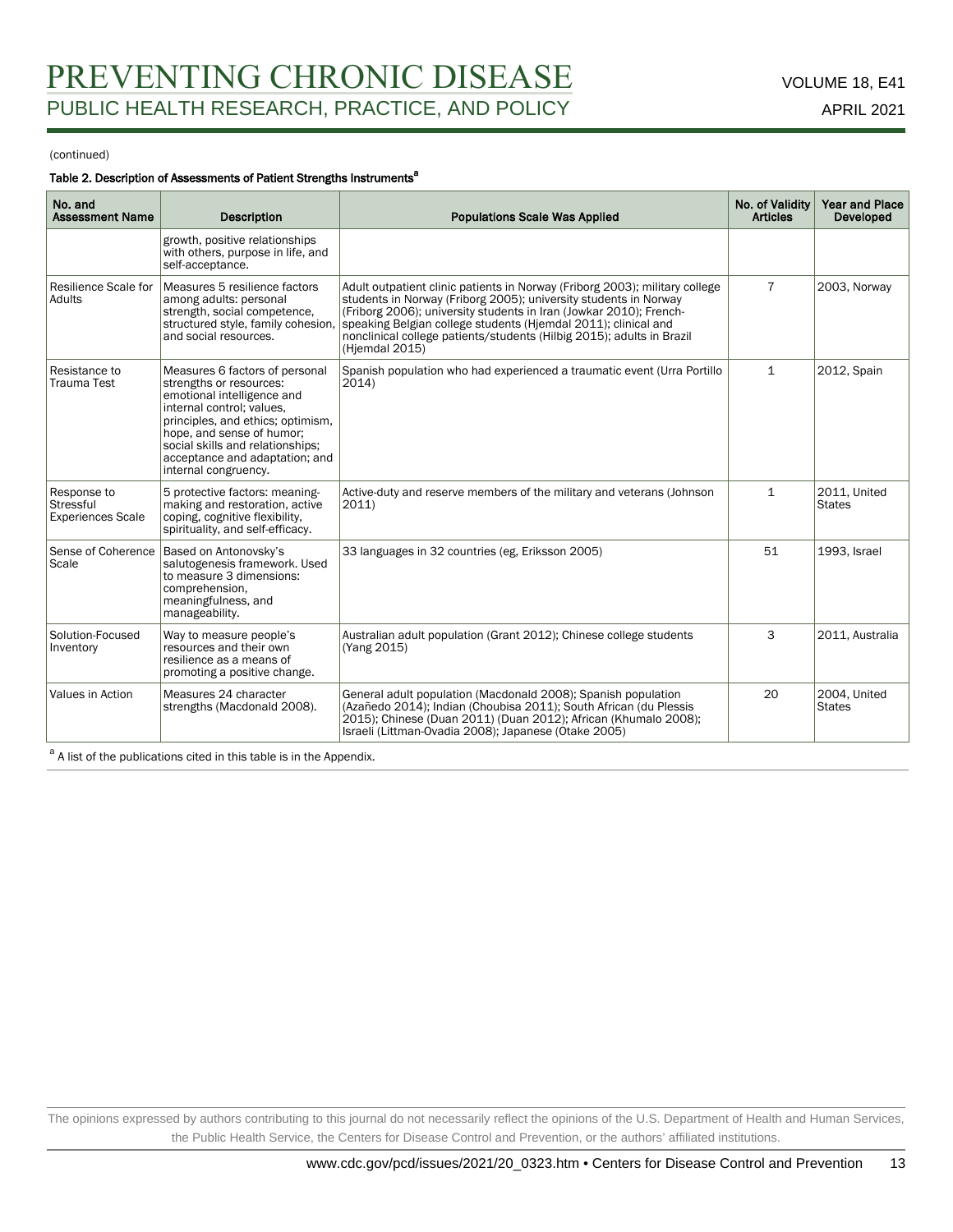#### Table 3. Inner, External, and Personality Strengths Constructs Found in Assessments of Patient Strengths Instruments

| Domain                                                      | <b>Construct</b>                              | Source(s)                                                                                                                                                                                                           | <b>Definition</b>                                                                                                                                                                                                                                           |
|-------------------------------------------------------------|-----------------------------------------------|---------------------------------------------------------------------------------------------------------------------------------------------------------------------------------------------------------------------|-------------------------------------------------------------------------------------------------------------------------------------------------------------------------------------------------------------------------------------------------------------|
|                                                             |                                               | Inner Strengths Constructs                                                                                                                                                                                          |                                                                                                                                                                                                                                                             |
| Relational strength                                         |                                               |                                                                                                                                                                                                                     |                                                                                                                                                                                                                                                             |
| Perceived relations                                         | Belonging support                             | Interpersonal Support<br>Evaluation List                                                                                                                                                                            | Perception of the availability of others for social interactions, and<br>that one is a part of a group.                                                                                                                                                     |
|                                                             | Compensating experiences                      | <b>Baruth Protective Factors</b><br>Inventory                                                                                                                                                                       | A sense that one's informal networks provide opportunities or<br>supplemental support systems above and beyond those in their<br>formal networks.                                                                                                           |
|                                                             | Love                                          | Values in Action                                                                                                                                                                                                    | The commitment to others or a commitment to what one does.                                                                                                                                                                                                  |
|                                                             | Self-esteem support                           | Interpersonal Support<br><b>Evaluation List</b>                                                                                                                                                                     | The perception that one has other people with whom one compares<br>positively.                                                                                                                                                                              |
|                                                             | Reward dependence <sup>a</sup>                | <b>Temperament and Character</b><br>Inventory                                                                                                                                                                       | Sentimentality, social sensitivity, attachment, and dependence on<br>the approval of others. Characteristically sensitive, socially<br>dependent, and sociable.                                                                                             |
| Perceived ability to get along Consensuality<br>with others |                                               | California Psychological<br>Inventory                                                                                                                                                                               | The perception of adhering to social norms when engaging in<br>interpersonal interactions.                                                                                                                                                                  |
|                                                             | Family cohesion                               | <b>Resilience Scale for Adults</b>                                                                                                                                                                                  | Having shared values, mutual appreciation, and support between<br>family members.                                                                                                                                                                           |
|                                                             | Relating to others                            | 1.<br>Balanced Measure of<br>Psychological Needs<br>2.<br><b>Post Traumatic Growth</b><br>Inventory                                                                                                                 | One's feeling of more compassion and empathy for others after<br>adversity such as trauma or loss. A feeling of connection or<br>closeness with important others.                                                                                           |
|                                                             | Social competence (ie, positive<br>relations) | 1.<br>Psychological Well-being<br>Questionnaire<br>2.<br>Resilience Scale for<br>Adults<br>З.<br>Resistance to Trauma<br>Test                                                                                       | A general positive orientation, agreeableness, and sociability toward<br>others.                                                                                                                                                                            |
|                                                             | Social skills and relationships               | Values in Action                                                                                                                                                                                                    | An assessment of the behaviors that facilitate the interactions with<br>family members, friends, colleagues, and acquaintances, as well as<br>how one interacts with one's environment.                                                                     |
|                                                             | Cooperativeness <sup>a</sup>                  | Temperament and Character<br>Inventory                                                                                                                                                                              | The extent to which one conceives oneself as an integral part of<br>human society. Characteristically tolerant, empathetic,<br>compassionate, supportive, or principled.                                                                                    |
| Transcendence                                               | Connectedness                                 | Inner Strength Questionnaire                                                                                                                                                                                        | The connection to others such as family, society, and nature; having<br>a spiritual dimension to life and being able to transcend oneself.                                                                                                                  |
|                                                             | Death acceptances                             | Life Attitude Profile                                                                                                                                                                                               | When a person transcends the fear of death.                                                                                                                                                                                                                 |
|                                                             | Gratitude                                     | Values in Action                                                                                                                                                                                                    | An inclination to acknowledge goodness in life and recognizing the<br>source of goodness is outside of oneself.                                                                                                                                             |
|                                                             | Spiritual strength                            | 1.<br>Connor-Davidson<br><b>Resilience Scale</b><br><b>Post Traumatic Growth</b><br>2.<br>Inventory<br>Values in Action<br>3.<br><b>Brief COPE</b><br>4.<br>5.<br>Response to Stressful<br><b>Experiences Scale</b> | Having an understanding of spiritual matters, coherent beliefs<br>about the higher purpose and meaning in the universe. Knowing<br>where one fits in the larger scheme, having beliefs about the<br>meaning of life that shape conduct and provide comfort. |

<sup>a</sup> These constructs are part of instruments that did not pass the validity assessment stage but had unique constructs not found in validated instruments.

(continued on next page)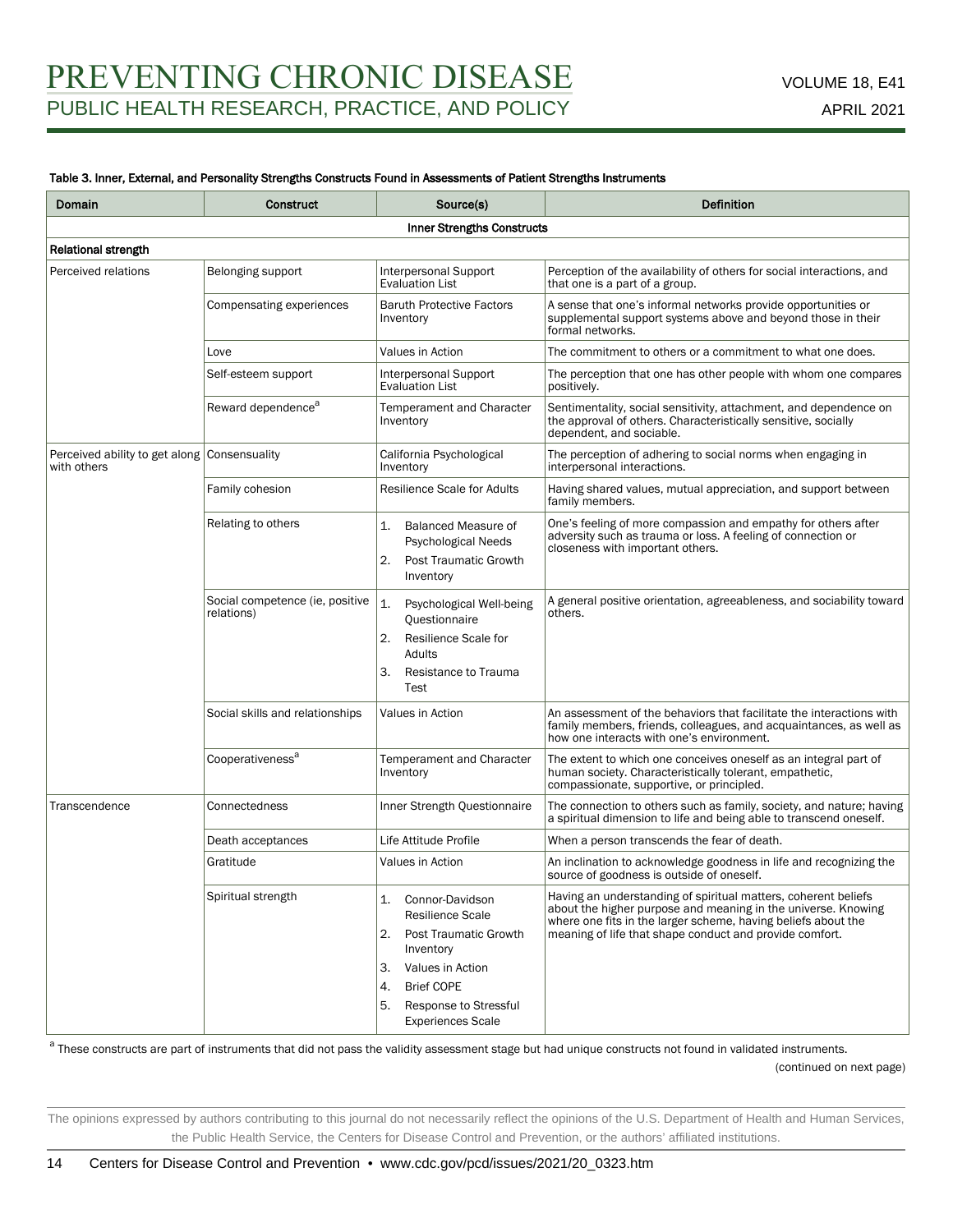### Table 3. Inner, External, and Personality Strengths Constructs Found in Assessments of Patient Strengths Instruments

| Domain                | <b>Construct</b>                | Source(s)                                                                                                                                                                                           | Definition                                                                                                                                                                                     |
|-----------------------|---------------------------------|-----------------------------------------------------------------------------------------------------------------------------------------------------------------------------------------------------|------------------------------------------------------------------------------------------------------------------------------------------------------------------------------------------------|
|                       | Care <sup>a</sup>               | Psychosocial Inventory of Ego<br>Strengths                                                                                                                                                          | One's inclination to take care of others, and commitment toward<br>what one cares about and cares to do.                                                                                       |
|                       | Self-transcendence <sup>a</sup> | Temperament and Character<br>Inventory                                                                                                                                                              | The extent to which one considers oneself as being an integral part<br>of the universe as a whole. Characteristically spiritual,<br>unpretentious, humble, or fulfilled.                       |
| Motivational strength |                                 |                                                                                                                                                                                                     |                                                                                                                                                                                                |
| Optimism              | Hope                            | Values in Action<br>1.<br>2.<br>Resistance to Trauma<br>Test<br>3.<br>Psychological Capital<br>Questionnaire                                                                                        | A belief and confidence that wishes will be obtained despite<br>obstacles and barriers.                                                                                                        |
|                       | New possibilities               | Post Traumatic Growth<br>Inventory                                                                                                                                                                  | How one develops new interests, is future thinking, or appreciates<br>new opportunities as they arise.                                                                                         |
| Meaning of life       | Appreciation of life            | Post Traumatic Growth<br>1.<br>Inventory<br>2.<br>Values in Action<br>З.<br>Measure of Personality<br>Hardiness <sup>a</sup><br><b>Mental Toughness</b><br>4.<br>Questionnaire (MTQ48) <sup>a</sup> | A greater understanding for one's own personal values and<br>meaning of life. Ability to recognize and admire the beauty in various<br>areas of life such as art, science, and one's own life. |
|                       | Meaningfulness                  | Sense of Coherence<br>1.<br>Scale<br>2.<br>Response to Stressful<br>Experiences Scale <sup>a</sup>                                                                                                  | One's ability to find meaning in a situation.                                                                                                                                                  |
|                       | Purpose                         | Psychological Well-being<br>1.<br>Questionnaire<br>Life Attitude Profile<br>2.                                                                                                                      | A belief in the meaning of one's life and one's past and present<br>actions.                                                                                                                   |
| Self-regulation       | Goal orientation                | Solution-Focused Inventory                                                                                                                                                                          | Engaging with goal-setting and self-management behaviors.                                                                                                                                      |
|                       | Personal growth                 | Psychological Well-being<br><b>Questionnaire</b>                                                                                                                                                    | A sense of self-improvement or personal expansion over time.                                                                                                                                   |
|                       | Prudence                        | Values in Action                                                                                                                                                                                    | One's inclination for far-sighted planning, short-term understanding,<br>and goal-directed planning.                                                                                           |
| Self-efficacy         | Self-efficacy                   | <b>Psychological Capital</b><br>1.<br>Questionnaire<br>2.<br>Response to Stressful<br><b>Experiences Scale</b>                                                                                      | Confidence in one's ability to be motivated to take action.                                                                                                                                    |
|                       | Confidence                      | <b>Mental Toughness</b><br>Questionnaire (MTQ48)                                                                                                                                                    | Sense of self-belief and unshakeable faith considering one's ability<br>to achieve success.                                                                                                    |
| Protective strength   |                                 |                                                                                                                                                                                                     |                                                                                                                                                                                                |
| Protective strength   | Active coping                   | Response to Stressful<br><b>Situations Scale</b>                                                                                                                                                    | An ability to engage in behaviors and thoughts that alter both<br>internal and external sources of stress.                                                                                     |
|                       | Behavioral disengagement        | <b>Brief COPE</b>                                                                                                                                                                                   | Ability to give up or reduce negative behaviors or stressors that may<br>inhibit one's ability to reach goals.                                                                                 |
|                       | <b>Emotional stability</b>      | <b>Big Five Personality</b><br>1.                                                                                                                                                                   | How one readily overcomes setbacks, disengages negative                                                                                                                                        |

<sup>a</sup> These constructs are part of instruments that did not pass the validity assessment stage but had unique constructs not found in validated instruments.

(continued on next page)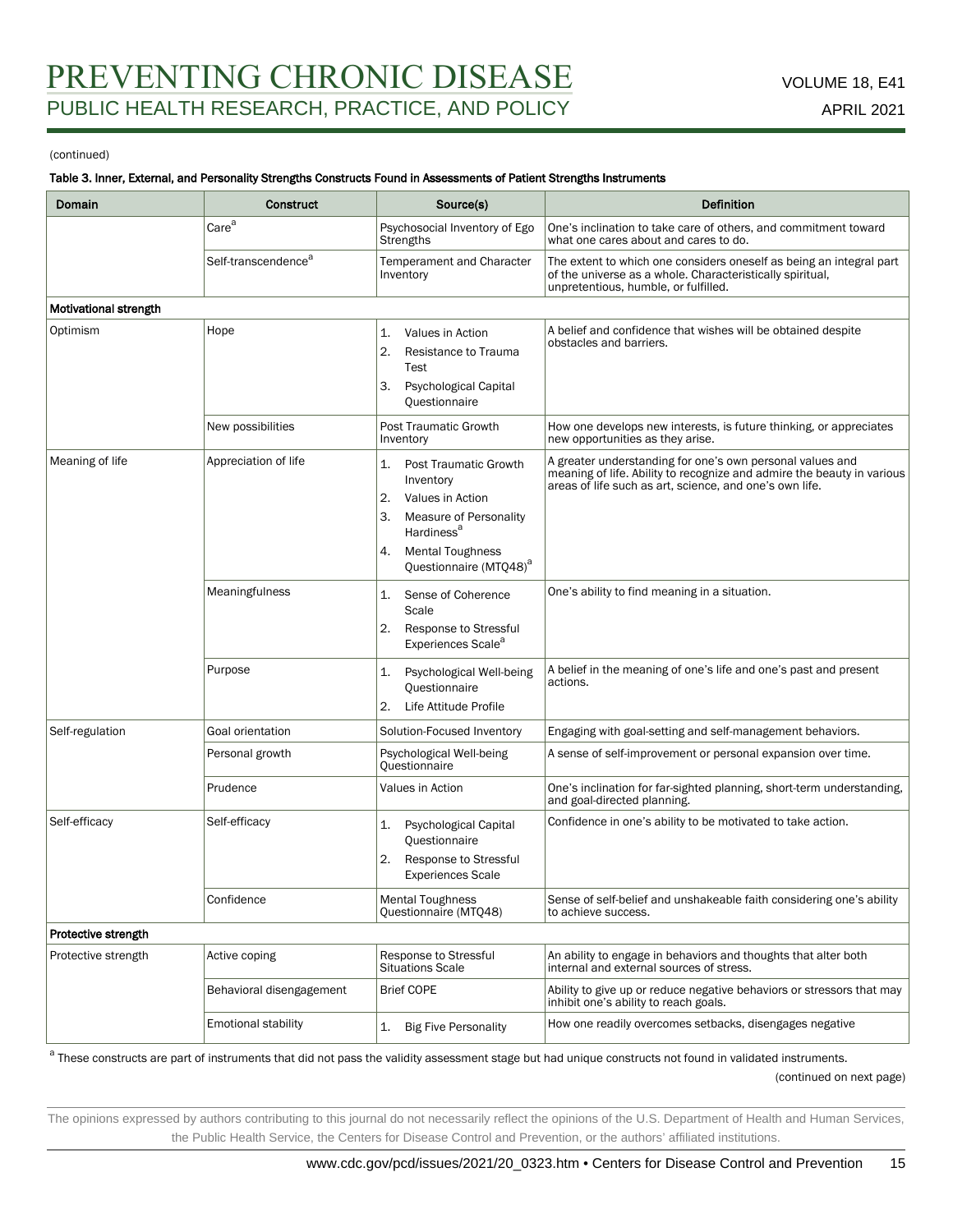#### Table 3. Inner, External, and Personality Strengths Constructs Found in Assessments of Patient Strengths Instruments

| Domain              | Construct                                      | Source(s)                                                                                                                                                                                                           | <b>Definition</b>                                                                                                                                                               |
|---------------------|------------------------------------------------|---------------------------------------------------------------------------------------------------------------------------------------------------------------------------------------------------------------------|---------------------------------------------------------------------------------------------------------------------------------------------------------------------------------|
|                     |                                                | <b>Five-Factor Personality</b><br>2.<br>Inventory<br>З.<br>Solution-Focused<br>Inventory<br>4.<br>Temperament and<br>Character Inventory <sup>a</sup>                                                               | thoughts, and remains in the same mood in various situations.                                                                                                                   |
|                     | Emotional intelligence and<br>internal control | Resistance to Trauma Test                                                                                                                                                                                           | Having the knowledge and ability to handle needs and control<br>impulses for various situations.                                                                                |
|                     | Having few stressors                           | <b>Baruth Protective Factors</b><br>Inventory                                                                                                                                                                       | Number of stressors experienced in one's life, with the assumption<br>that those who are resilient experience fewer stressors.                                                  |
|                     | Trust, tolerance                               | Connor-Davidson Resilience<br>Scale                                                                                                                                                                                 | One's tolerance of negative affect or the strengthening effects of<br>stress, as well as trust in one's own instincts.                                                          |
| Volitional strength |                                                |                                                                                                                                                                                                                     |                                                                                                                                                                                 |
| Independence        | Autonomy                                       | <b>Balanced Measure of</b><br>1.<br>Psychological Needs<br><b>Five-Factor Personality</b><br>2.<br>Inventory<br>Psychological Well-being<br>З.<br>Questionnaire<br>Life Attitude Profile<br>4.                      | A sense of independence for choices and experiences of volition<br>and self-regulation; feelings of personal agency.                                                            |
|                     | Control                                        | Connor-Davidson<br>1.<br><b>Resilience Scale</b><br>California Psychological<br>2.<br>Inventory<br><b>Mental Toughness</b><br>З.<br>Questionnaire (MTQ48)<br>Measure of Personality<br>4.<br>Hardiness <sup>a</sup> | A sense of control in life.                                                                                                                                                     |
| Determination       | <b>Bravery</b>                                 | Values in Action                                                                                                                                                                                                    | Courage or ability to overcome fear, composed of cognitions,<br>emotions, motivations, and decisions.                                                                           |
|                     | Courage                                        | Values in Action                                                                                                                                                                                                    | One's ability to use emotional strength to support and drive<br>achievement, even when faced with adversity.                                                                    |
|                     | Persistence                                    | Values in Action                                                                                                                                                                                                    | Maintenance of one's behavior despite perceived barriers,<br>frustration, and fatigue. Remaining determined and industrious.                                                    |
|                     | <b>Firmness<sup>a</sup></b>                    | Inner Strength Questionnaire                                                                                                                                                                                        | Ability to take responsibility for oneself and others, and to deal with<br>difficulties as they arise.                                                                          |
|                     | Will <sup>a</sup>                              | Psychosocial Inventory of Ego<br>Strengths                                                                                                                                                                          | One's ability to exercise free choice and demonstrate self-restraint<br>and self-control.                                                                                       |
| Self-healing        | Personal strength (resilience)                 | <b>Cancer Empowerment</b><br>1.<br>Questionnaire<br>2.<br><b>Post Traumatic Growth</b><br>Inventory<br>Resilience Scale for<br>З.<br>Adults<br>Resistance to Trauma<br>4.<br>Test                                   | The ability to bounce back from adversity, increased resiliency, and<br>view of one's current strengths as well as one's belief in one's<br>ability to realize plans and goals. |

<sup>a</sup> These constructs are part of instruments that did not pass the validity assessment stage but had unique constructs not found in validated instruments.

(continued on next page)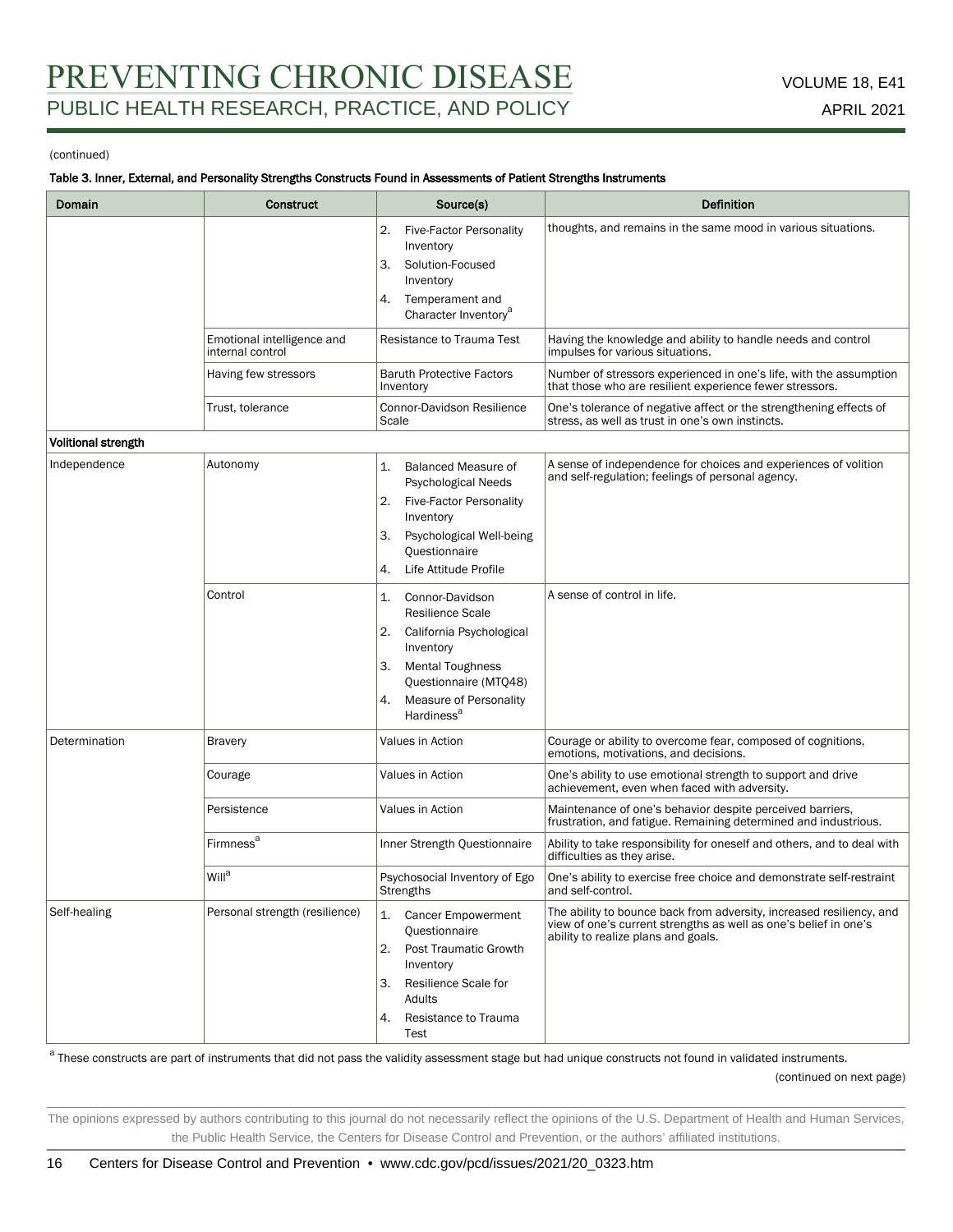#### Table 3. Inner, External, and Personality Strengths Constructs Found in Assessments of Patient Strengths Instruments

| Domain                  | <b>Construct</b>        | Source(s)                                                                                                                                       | <b>Definition</b>                                                                                                                                                                                      |
|-------------------------|-------------------------|-------------------------------------------------------------------------------------------------------------------------------------------------|--------------------------------------------------------------------------------------------------------------------------------------------------------------------------------------------------------|
|                         |                         | General resilience <sup>a</sup><br>5.                                                                                                           |                                                                                                                                                                                                        |
|                         | Physical self-spirit    | Inner Strength Questionnaire                                                                                                                    | One's ability to heal through activities, involvement, emotional<br>honesty, and celebration.                                                                                                          |
| Self-awareness strength |                         |                                                                                                                                                 |                                                                                                                                                                                                        |
| Self-awareness          | Coherence               | Life Attitude Profile                                                                                                                           | A consistent understanding of life, others, and oneself.                                                                                                                                               |
|                         | Comprehensibility       | Sense of Coherence Scale                                                                                                                        | The ability to be aware and understand what is happening in the<br>environment.                                                                                                                        |
|                         | Fidelity                | Resistance to Trauma Test                                                                                                                       | An internalized preoccupation with being genuine or fair to oneself<br>and others in terms of values, ethics, and beliefs.                                                                             |
|                         | Internal congruency     | Resistance to Trauma Test                                                                                                                       | How consistently one acts vis-à-vis how one thinks and what one<br>intends.                                                                                                                            |
|                         | Mental self-spirit      | Inner Strength Questionnaire                                                                                                                    | Ability to learn about one's self.                                                                                                                                                                     |
|                         | Perspective             | Values in Action                                                                                                                                | One's high level of knowledge and capacity to give and to recognize<br>and weigh multiple sides before making decisions.                                                                               |
|                         | Self-acceptance         | Psychological Well-being<br>Questionnaire                                                                                                       | A positive attitude toward oneself and past choices.                                                                                                                                                   |
|                         |                         | <b>External Strengths Constructs</b>                                                                                                            |                                                                                                                                                                                                        |
| Social resources        | Affect                  | Norbeck Social Support<br>Questionnaire                                                                                                         | The perception that the individual's network gives love, respect, and<br>admiration.                                                                                                                   |
|                         | Affirmation             | Norbeck Social Support<br>Questionnaire                                                                                                         | The perception that others agree with the individual's actions and<br>serve as confidants.                                                                                                             |
|                         | Aid                     | Norbeck Social Support<br>Questionnaire                                                                                                         | The perception that others are able to provide financial or physical<br>help to complete tasks.                                                                                                        |
|                         | Appraisal support       | Interpersonal Support<br><b>Evaluation List</b>                                                                                                 | The perceived availability of someone to talk to about important,<br>personal issues.                                                                                                                  |
|                         | Social support          | <b>Cancer Empowerment</b><br>1.<br>Questionnaire<br><b>Brief COPE</b><br>2.<br>З.<br><b>Chronic Illness Resources</b><br>Survey                 | Perceived support from those who are close to the individual, either<br>in the form of information or emotions.                                                                                        |
|                         | Social resources        | <b>Baruth Protective Factors</b><br>1.<br>Inventory<br><b>Cancer Empowerment</b><br>2.<br>Questionnaire<br>Resilience Scale for<br>3.<br>Adults | One's community or the type and quality of the social support and<br>tangible or intangible resources received.                                                                                        |
|                         | Tangible assets support | Interpersonal Support<br><b>Evaluation List</b>                                                                                                 | Perceived availability of material aid.                                                                                                                                                                |
| Institutional support   | Community organizations | <b>Chronic Illness Resources</b><br>Survey                                                                                                      | Having access to and participating in national and local<br>organizations that support health. Examples include churches,<br>employers, and other local volunteer organizations.                       |
|                         | Community supports      | <b>Chronic Illness Resources</b><br>Survey                                                                                                      | Having access to a community that supports health. Includes<br>characteristics such as public transportation, community<br>organizations that provide health information, and healthy food<br>options. |
|                         | Employment support      | <b>Chronic Illness Resources</b>                                                                                                                | Having an employer that supports health. Characteristics include                                                                                                                                       |

<sup>a</sup> These constructs are part of instruments that did not pass the validity assessment stage but had unique constructs not found in validated instruments.

#### (continued on next page)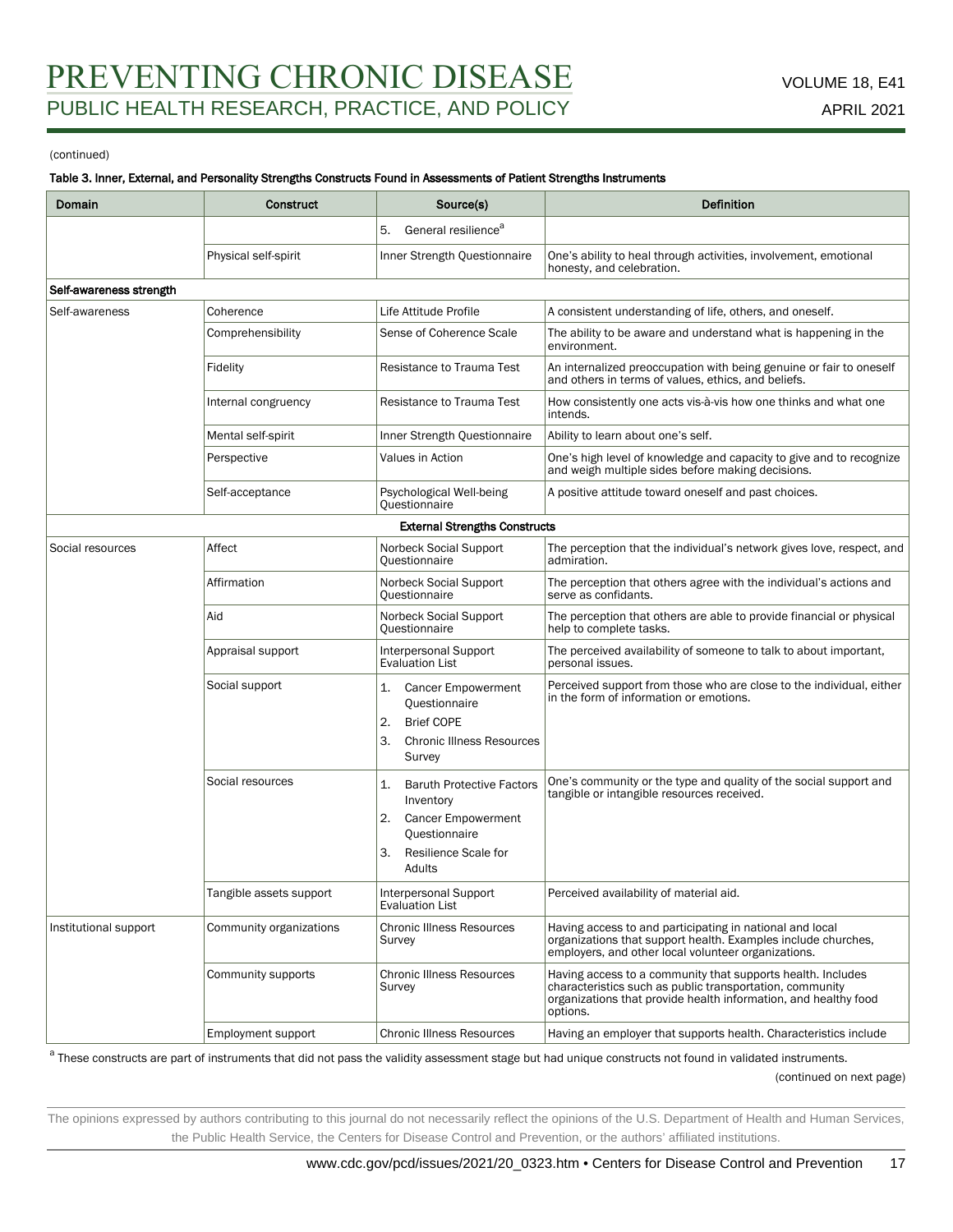#### Table 3. Inner, External, and Personality Strengths Constructs Found in Assessments of Patient Strengths Instruments

| Domain                                 | <b>Construct</b>           | Source(s)                                                                                                                                                                                                               | Definition                                                                                                                                                                                                                              |
|----------------------------------------|----------------------------|-------------------------------------------------------------------------------------------------------------------------------------------------------------------------------------------------------------------------|-----------------------------------------------------------------------------------------------------------------------------------------------------------------------------------------------------------------------------------------|
|                                        | Employment support         | <b>Chronic Illness Resources</b><br>Survey                                                                                                                                                                              | Having an employer that supports health. Characteristics include<br>flexible work schedules, access to workplace wellness facilities, and<br>policies that support illness management.                                                  |
|                                        | Health care support        | <b>Cancer Empowerment</b><br>1.<br>Questionnaire<br><b>Chronic Illness Resources</b><br>2.<br>Survey                                                                                                                    | A perception of a good and collaborative relationship with health<br>care staff as well as the ability to obtain medical information from<br>health care staff.                                                                         |
|                                        | Media and policy resources | <b>Chronic Illness Resources</b><br>Survey                                                                                                                                                                              | Extent that media and policy support chronic illness management.<br>Includes health insurance coverage, medical costs, and positive<br>sources of information regarding health from television, radio,<br>billboards, and the internet. |
|                                        | Neighborhood supports      | <b>Chronic Illness Resources</b><br>Survey                                                                                                                                                                              | Having access to an environment that supports health. Includes<br>characteristics such as healthy food choice, safe parks, and friendly<br>neighbors.                                                                                   |
|                                        |                            | <b>Personality Constructs</b>                                                                                                                                                                                           |                                                                                                                                                                                                                                         |
| General personality traits             |                            |                                                                                                                                                                                                                         |                                                                                                                                                                                                                                         |
| Intelligence                           | Intellectual strengths     | Values in Action                                                                                                                                                                                                        | One's intellectual strengths, creativity, curiosity, and judgment, as<br>well as a love for learning and appreciation of beauty.                                                                                                        |
|                                        | Wisdom                     | Values in Action                                                                                                                                                                                                        | Positive reflection on one's past and present, and a maturity in<br>judgment.                                                                                                                                                           |
| Approach to interaction with<br>others | Agreeableness              | <b>Big Five Personality</b><br>1.<br>2.<br><b>Five-Factor Personality</b><br>Inventory                                                                                                                                  | Respect for others; ability to take others' interests into account, and<br>to make compromises.                                                                                                                                         |
|                                        | Extraversion               | <b>Big Five Personality</b><br>1.<br><b>Five-Factor Personality</b><br>2.<br>Inventory<br>California Psychological<br>З.<br>Inventory                                                                                   | Being connected and sociable with others.                                                                                                                                                                                               |
|                                        | Flexibility                | <b>Baruth Protective Factors</b><br>1.<br>Inventory<br>2.<br>Connor-Davidson<br><b>Resilience Scale</b><br>Resistance to Trauma<br>З.<br>Test<br><b>Brief COPE</b><br>4.<br>5.<br>California Psychological<br>Inventory | One's life trajectory and the openness to changing life<br>circumstances as needed.                                                                                                                                                     |
|                                        | Humility                   | Values in Action                                                                                                                                                                                                        | An accurate self-assessment, recognition of limitations, and keeping<br>accomplishments in perspective, as well as forgetting of the self.                                                                                              |
|                                        | Leadership                 | Values in Action                                                                                                                                                                                                        | The inclination to encourage a group of people and preserve<br>harmony within groups.                                                                                                                                                   |
|                                        | Teamwork                   | Values in Action                                                                                                                                                                                                        | How one excels in a team, how dedicated one is in a team, how one<br>shares and works hard for the success of the team.                                                                                                                 |
| Positivity                             | Humor                      | 1.<br>Values in Action<br>2.<br>Resistance to Trauma<br>Test                                                                                                                                                            | Ability to make oneself and others laugh as well as provide a lighter<br>perspective on events.                                                                                                                                         |

<sup>a</sup> These constructs are part of instruments that did not pass the validity assessment stage but had unique constructs not found in validated instruments.

(continued on next page)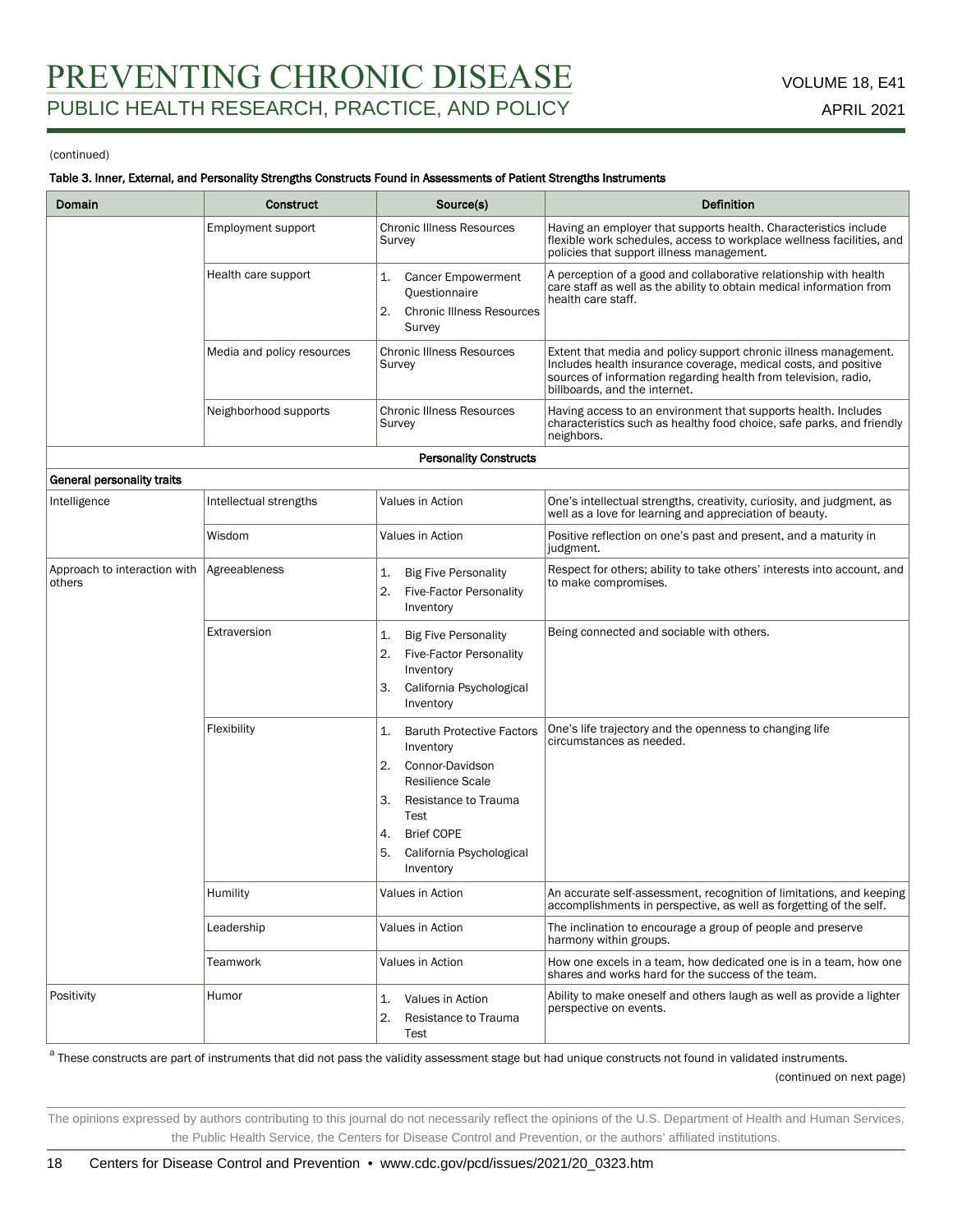#### Table 3. Inner, External, and Personality Strengths Constructs Found in Assessments of Patient Strengths Instruments

| Domain                                          | <b>Construct</b>               | Source(s)                                                                                                                                                                     | <b>Definition</b>                                                                                                                                                     |
|-------------------------------------------------|--------------------------------|-------------------------------------------------------------------------------------------------------------------------------------------------------------------------------|-----------------------------------------------------------------------------------------------------------------------------------------------------------------------|
|                                                 |                                | <b>Brief COPE</b><br>З.                                                                                                                                                       |                                                                                                                                                                       |
|                                                 | Zest                           | Values in Action<br>1.<br>2.<br>Measure of Personality<br>Hardiness <sup>a</sup><br><b>Mental Toughness</b><br>З.<br>Questionnaire (MTQ48)                                    | One's approach to all experiences with excitement and energy.                                                                                                         |
| Justice                                         | Fairness                       | Values in Action                                                                                                                                                              | An assessment of where one's fairness falls under justice. One's<br>capacity to reason and make judgments.                                                            |
|                                                 | Forgiveness                    | Values in Action                                                                                                                                                              | Having kindness and compassion toward others, as well as one's<br>inclinations toward mercy and temperance.                                                           |
|                                                 | Honesty                        | Values in Action                                                                                                                                                              | A representation of the internal states, intentions, and<br>commitments, both in public and private domains.                                                          |
|                                                 | Judgment                       | Values in Action                                                                                                                                                              | The ability to examine all aspects of a problem and weigh relevant<br>evidence equally.                                                                               |
|                                                 | Kindness                       | Values in Action                                                                                                                                                              | A belief that others are worthy of attention and affirmation for their<br>own sake as human beings.                                                                   |
| Approach toward learning<br>and new experiences | Curiosity                      | Values in Action<br>1.<br>2.<br><b>Big Five Personality</b><br>3.<br>Life Attitude Profile                                                                                    | Wanting to explore and learn about new topics or ideas; being open<br>to new experiences.                                                                             |
|                                                 | Creativity                     | Values in Action                                                                                                                                                              | The ability to think of new ideas or ways to do things and to<br>influence the life course.                                                                           |
|                                                 | Love of learning               | Values in Action                                                                                                                                                              | The inclination to enjoy engaging with new information and skills.                                                                                                    |
|                                                 | Novelty seeking <sup>a</sup>   | Temperament and Character<br>Inventory                                                                                                                                        | Response to novel activities, impulsiveness to cues for rewards, and<br>active avoidance of frustration. Characteristically quick-tempered,<br>curious, easily bored. |
| <b>Resourcefulness</b>                          |                                |                                                                                                                                                                               |                                                                                                                                                                       |
| Self-management skills                          | Conscientiousness              | 1.<br><b>Big Five Personality</b><br><b>Five-Factor Personality</b><br>2.<br>Inventory                                                                                        | How one follows a routine and does things according to a plan.                                                                                                        |
|                                                 | Manageability                  | Sense of Coherence Scale                                                                                                                                                      | One's ability to manage one's own situation either independently or<br>with the help of important others.                                                             |
|                                                 | Planning                       | <b>Brief COPE</b>                                                                                                                                                             | Ability to think about how to address and create strategies to<br>mitigate challenges in one's life.                                                                  |
|                                                 | Self-regulation                | Values in Action                                                                                                                                                              | Ability to control and monitor one' behaviors and emotions.                                                                                                           |
|                                                 | Having a structured style      | <b>Resilience Scale for Adults</b>                                                                                                                                            | Being able to follow a routine, even if situations are challenging, as<br>well as being organized and having clear goals and plans.                                   |
| Ability to use resources                        | Resource activation            | <b>Brief COPE</b><br>1.<br>Solution-Focused<br>2.<br>Inventory<br><b>Chronic Illness Resources</b><br>З.<br>Survey<br>Response to Stressful<br>4.<br><b>Experiences Scale</b> | The ability to determine solutions to problems or find resources to<br>address problems.                                                                              |
|                                                 | Self-directedness <sup>a</sup> | Temperament and Character                                                                                                                                                     | The extent to which one is responsible, reliable, resourceful, goal-                                                                                                  |

<sup>a</sup> These constructs are part of instruments that did not pass the validity assessment stage but had unique constructs not found in validated instruments.

#### (continued on next page)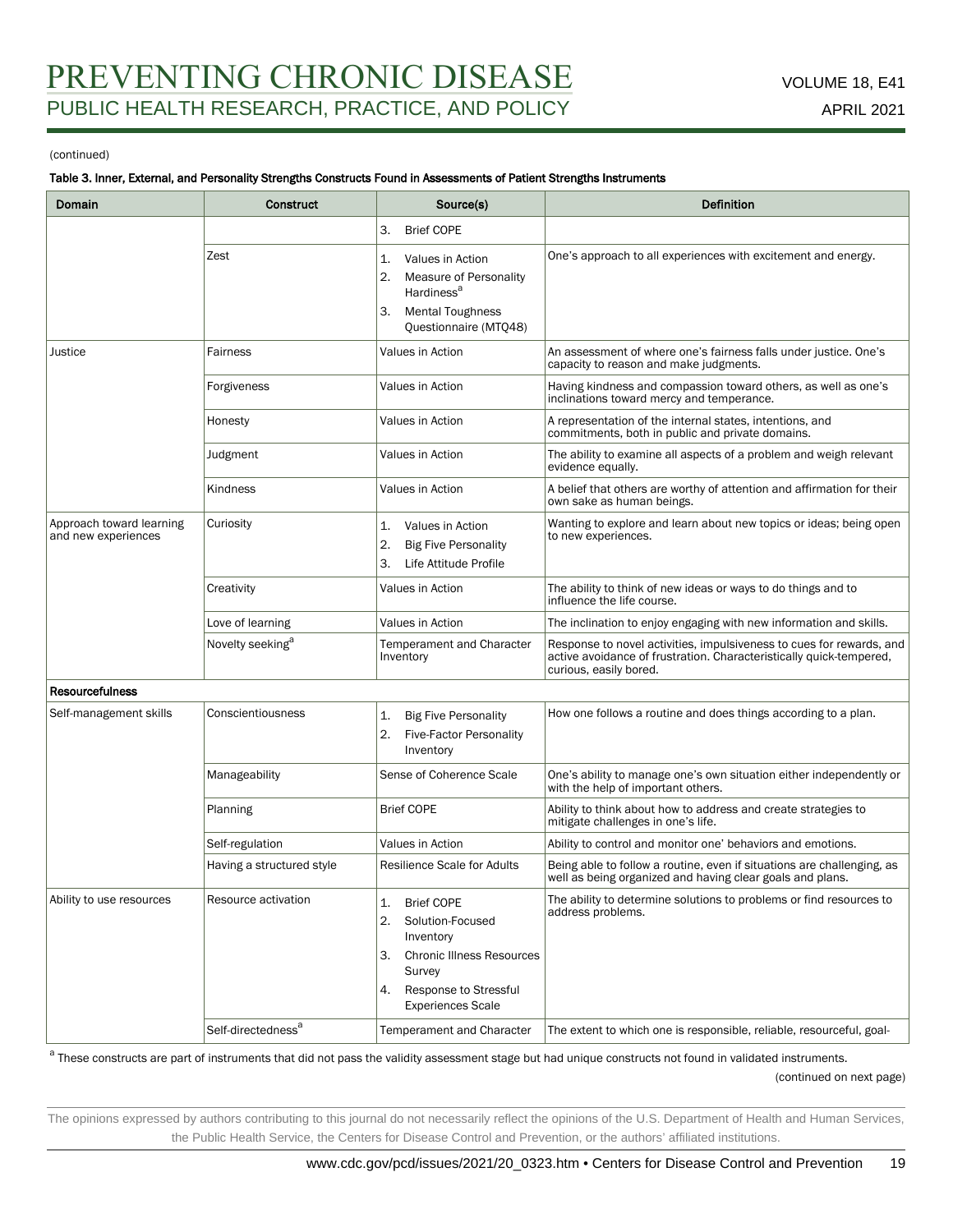#### Table 3. Inner, External, and Personality Strengths Constructs Found in Assessments of Patient Strengths Instruments

| Domain                    | Construct             | Source(s)                                                                                          | <b>Definition</b>                                                                                                                         |
|---------------------------|-----------------------|----------------------------------------------------------------------------------------------------|-------------------------------------------------------------------------------------------------------------------------------------------|
|                           |                       | Inventory                                                                                          | oriented, and self-confident.                                                                                                             |
| Knowledge about resources | Competence            | Balanced Measure of<br>Psychological Needs<br>$^{\circ}$ 2.<br>Connor-Davidson<br>Resilience Scale | An application of one's skills, abilities, and intelligence on the<br>completion of a task. A demonstrated mastery of a skill or concept. |
|                           | Environmental mastery | Psychological Well-being<br>Questionnaire                                                          | Ability and competence to manage one's environment and external<br>l activities.                                                          |
|                           | Knowing and searching | Inner Strength Questionnaire                                                                       | The ability to face potential diagnoses and subsequently to explore<br>ways to use one's strengths.                                       |

<sup>a</sup> These constructs are part of instruments that did not pass the validity assessment stage but had unique constructs not found in validated instruments.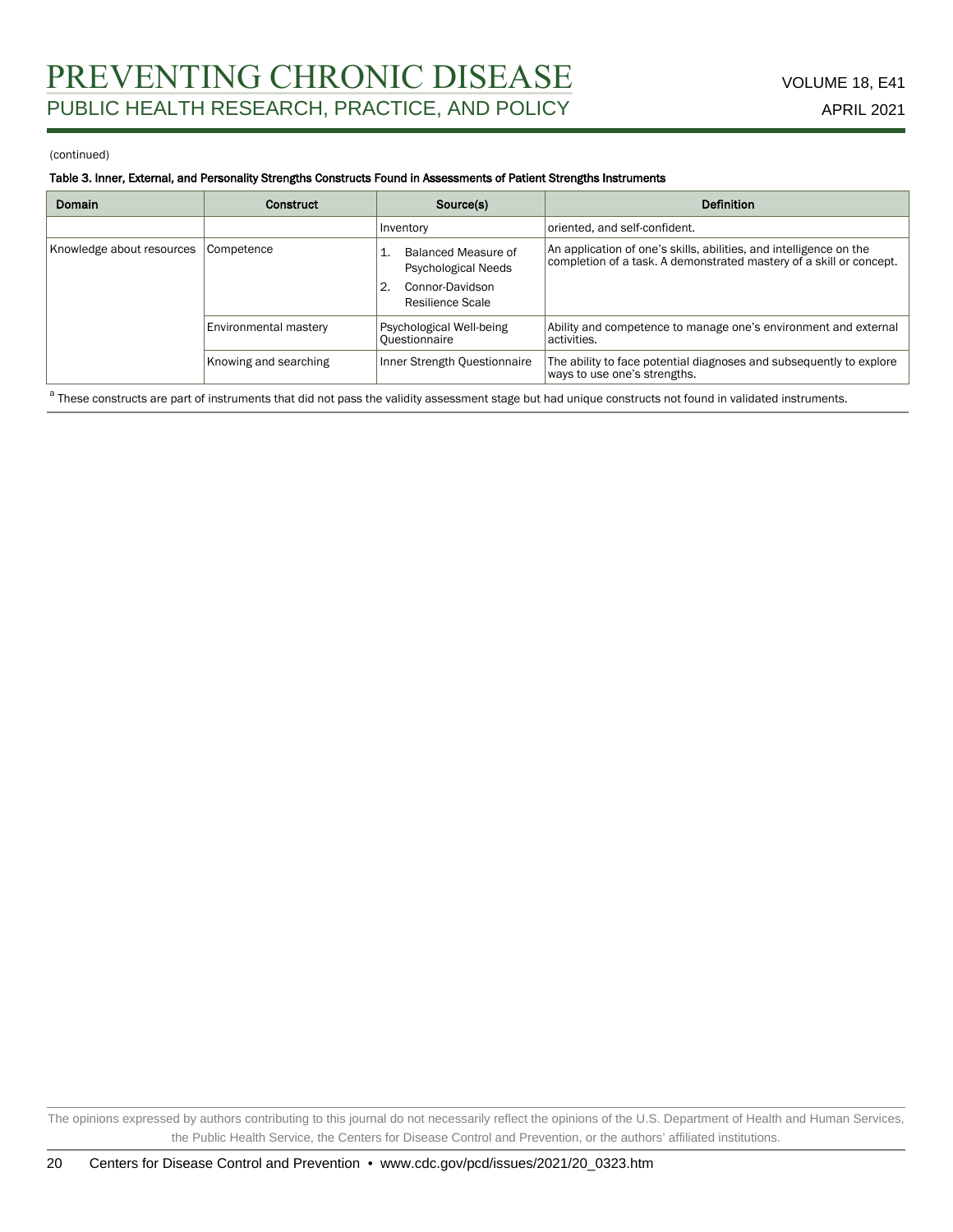# Appendix

Following is a listing of studies cited in Table 2 of the article.

### Balanced Measure of Psychological Needs

Sheldon KM, Hilpert JC. The balanced measure of psychological needs (BMPN) scale: an alternative domain general measure of need satisfaction. Motiv Emot 2012;36(4):439–51.

### Baruth Protective Factors Inventory

Baruth KE, Carroll JJ. A formal assessment of resilience: the Baruth Protective Factors Inventory. J Individ Psychol (1998) 2002;58(3):235–44.

### Big Five Personality

Barrick MR, Mount MK. The Big Five personality dimensions and job performance: a metaanalysis. Pers Psychol 1991;44(1):1–26.

Benet-Martínez V, John OP. Los Cinco Grandes across cultures and ethnic groups: multitrait-multimethod analyses of the Big Five in Spanish and English. J Pers Soc Psychol 1998;75(3):729–50.

Fossati A, Borroni S, Marchione D, Maffei C. The big five inventory (BFI). Eur J Psychol Assess 2011;27(1):50–8.

Smits IA, Dolan CV, Vorst HC, Wicherts JM, Timmerman ME. Cohort differences in Big Five personality factors over a period of 25 years. J Pers Soc Psychol 2011;100(6):1124–38.

Van Heck GL, Perugini M, Caprara G-V, Fröger J. The Big Five as tendencies in situations. Pers Individ Dif 1994;16(5):715–31.

Pulver A, Allik J, Pulkkinen L, Hämäläinen M. A Big Five personality inventory in two non–IndoEuropean languages. Eur J Pers 1995;9(2):109–24.

Strelau J, Zawadzki B. The formal characteristics of behaviour — Temperament inventory (FCB — TI): validity studies. Eur J Pers 1995;9(3):207–29.

Wada S. Construction of the Big Five Scales of personality trait terms and concurrent validity with NPI. Shinrigaku Kenkyu 1996;67(1):61-7.

El-Ansarey B. The psychometric properties of NEO five-factor inventory (NEO-FFI-S) based on the Kuwaiti society. Derasat Nafseyah 1997;7:277–310.

Nunes CHSS, Hutz CS. Development and validation of an Agreeableness scale in the Big Five personality model. Psicol Reflex Crit 2007;20(1):20–5.

Hauck Filho N, de Lara Machado W, Teixeira MAP, Bandeira DR. Evidencias de validade de marcadores reduzidos para a avaliacao da personalidade no modelo dos Cinco Grandes Fatores. Psicologia: Teoria e Pesquisa 2012;28(4):417–23. Portuguese.

Rammstedt B. The 10-item Big Five Inventory: norm values and investigation of sociodemographic effects based on a German population representative sample. Eur J Psychol Assess 2007;23(3):193–201.

Mlacić B. National taxonomies, adjective markers and inventories: Three directions of application of the lexical approach to personality. Roczniki Psychologiczne 2008;11(1):152–60.

Hrebíčková M. Questionnaire in the Czech context. Stud Psychol (Bratisl) 2010;52:(3):165–77.

Karaman NG, Dogan T, Coban AE. A study to adapt the big five inventory to Turkish. Procedia Soc Behav Sci 2010;2(2):2357–9.

Gençöz T, Öcül Ö. Examination of personality characteristics in a Turkish sample: development of Basic Personality Traits Inventory. J Gen Psychol 2012;139(3):194–216.

Morsünbül Ü. The association of internet addiction with attachment styles, personality traits, loneliness and life satisfaction. Journal of Human Sciences 2014;11(1):357–72.

Huang Y, Wang L. Sex differences in framing effects across task domain. Pers Individ Dif 2010;48(5):649–53.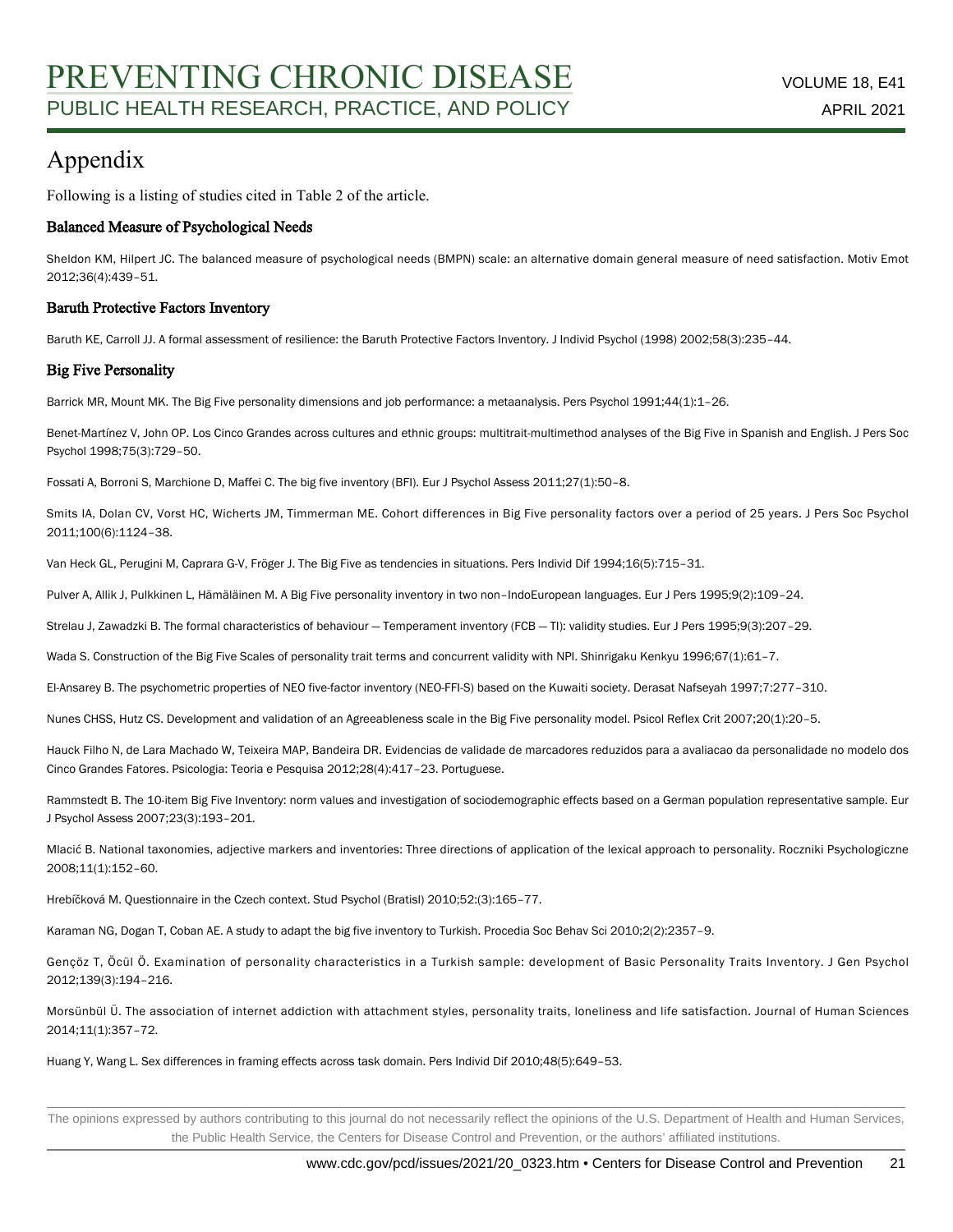Wang W, editor. How personality affects continuance intention: an empirical investigation of instant messaging. Proceedings of the Pacific Asia Conference on Information Systems (PACIS); 2010. No. 113.

Shi M, Liu L, Wang ZY, Wang L. The mediating role of resilience in the relationship between big five personality and anxiety among Chinese medical students: a cross-sectional study. PLoS One 2015;10(3):e0119916.

Ledesma RD, Sánchez R, Díaz-Lázaro CM. Adjective checklist to assess the big five personality factors in the Argentine population. J Pers Assess 2011;93(1):46–55.

Fan J, Zhu X-z, Tang L-l, Wang Y-p, Li L, Yang Y, et al. Reliability and validity of Chinese Big Five Personality inventory brief version in breast cancer women. Chinese Journal of Clinical Psychology 2013;21(5):783–5.

#### Brief COPE

Carver CS. You want to measure coping but your protocol's too long: consider the brief COPE. Int J Behav Med 1997;4(1):92–100.

Müller W.Lebe jetzt-einfach sein. Mainz (DE): Matthias-Grünewald-Verlag; 2003.

Doron J, Trouillet R, Gana K, Boiché J, Neveu D, Ninot G. Examination of the hierarchical structure of the Brief COPE in a French sample: empirical and theoretical convergences. J Pers Assess 2014;96(5):567–75.

Muhonen T, Torkelson E. Kortversioner av frågeformulär inom arbets-och hälsopsykologi — om att mäta coping och optimism. Nord Psykol 2005;57(3):288–97.

Yusoff N, Low WY, Yip CH. Reliability and validity of the Brief COPE Scale (English version) among women with breast cancer undergoing treatment of adjuvant chemotherapy: a Malaysian study. Med J Malaysia 2010;65(1):41–4.

Kimemia M, Asner-Self KK, Daire AP. An exploratory factor analysis of the Brief COPE with a sample of Kenyan caregivers. Int J Adv Couns 2011;33(3):149–60.

Snell DL, Siegert RJ, Hay-Smith EJC, Surgenor LJ. Factor structure of the Brief COPE in people with mild traumatic brain injury. J Head Trauma Rehabil 2011;26(6):468–77.

Mejorada REO, Tufiño MAT, Sierra AV, Guerrero OT, Rosas AR, Sosa JJS. Afrontamiento en pacientes con cáncer de mama en radioterapia: análisis de la Escala COPE Breve. Psicología y Salud 2013;23(1):55–62.

Mohanraj R, Jeyaseelan V, Kumar S, Mani T, Rao D, Murray KR, et al. Cultural adaptation of the Brief COPE for persons living with HIV/AIDS in southern India. AIDS Behav 2015;19(2):341–51.

Su XY, Lau JT, Mak WW, Choi KC, Feng TJ, Chen X, et al. A preliminary validation of the Brief COPE instrument for assessing coping strategies among people living with HIV in China. Infect Dis Poverty 2015;4(1):41.

#### California Psychological Inventory

Gough HG. The construction of a personality scale to predict scholastic achievement. J Appl Psychol 1953;37(5):361–6.

Dicken CF. Convergent and discriminant validity of the California Psychological Inventory. Educ Psychol Meas 1963;23(3):449–59.

Darbes A, Mottesheard N, editors. A validity check of selected cluster scores of the California Psychological Inventory tests of 239 college students. Proceedings of the West Virginia Academy of Science 1964;36:191–4.

Goodstein LD, Schrader WJ. An empirically-derived managerial key for the California Psychological Inventory. J Appl Psychol 1963;47(1):42–5.

Gough HG. A managerial potential scale for the California Psychological Inventory. J Appl Psychol 1984;69(2):233–40.

Knapp RR. Personality correlates of delinquency rate in a Navy sample. J Appl Psychol 1963;47(1):68–71.

Gough HG. Academic achievement in high school as predicted from the California Psychological Inventory. J Educ Psychol 1964;55(3):174–80.

Gough HG. Graduation from high school as predicted from the California Psychological Inventory. Psychol Sch 1966;3(3):208–16.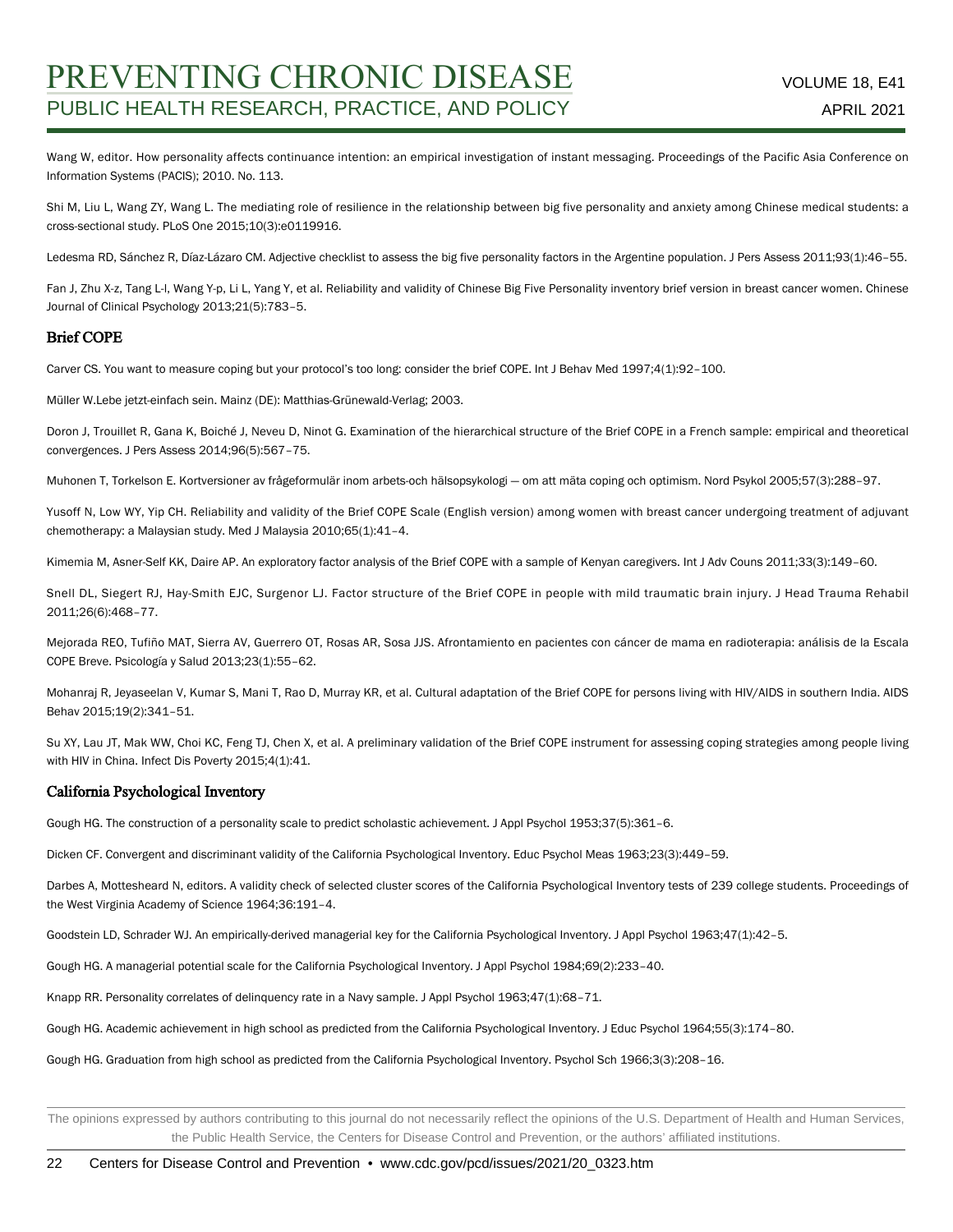Chapuis C, Quintard G, Wourms J. A new personality inventory: the CPI (California Psychological Inventory). Bull Psychol 1970;24(16-18):997–1004.

Nishiyama T. Cross-cultural invariance of California Psychological Inventory. Psychologia 1973;16(2):75–84.

Nishiyama T. Validation of the CPI femininity scale in Japan. J Cross Cult Psychol 1975;6(4):482–9.

Rosen A-S, Schalling D. On the validity of the California Psychological Inventory Socialization scale: a multivariate approach. J Consult Clin Psychol 1974;42(6):757–65.

Gough HG. Estimation of locus-of-control scores from the California Psychological Inventory. Psychol Rep 1974;35(1 Pt 2):343–8.

Cohen A, Farley FH. The common-item problem in measurement: effects on cross-cultural invariance of personality inventory structure. Educ Psychol Meas 1977;37(3):757–60.

Pitariu H, Helmine H. Investigarea personalităţii cu ajutorul Inventarului Psihologic California (CPI). Rev Psihol 1980;26(4):461–73.

Pitariu H. Validation of the CPI femininity scale in Romania. J Cross Cult Psychol 1981;12(1):111-7.

Ahmed I. Initial psychometric evaluation of URDU version of California Psychological Inventory (CPI). Pak J Psychol Res 1986;(June 22):3–16.

Torki MA. The CPI femininity scale in Kuwait and Egypt. J Pers Assess 1988;52(2):247–53.

Ying Y-W. Validation of the California Psychological Inventory Femininity Scale in Taiwan college graduates. J Multicult Couns Devel 1991;19(4):166–72.

Blake RJ, Potter EH 3d, Slimak RE. Validation of the structural scales of the CPI for predicting the performance of junior officers in the U.S. Coast Guard. J Bus Psychol 1993;7(4):431–48.

Collins JM, Schmidt FL. Personality, integrity, and white collar crime: a construct validity study. Person Psychol 1993;46(2):295–311.

Kadden RM, Litt MD, Donovan D, Cooney NL. Psychometric properties of the California Psychological Inventory Socialization scale in treatment-seeking alcoholics. Psychol Addict Behav 1996;10(3):131–46.

Sandal GM, Endresen IM. The sensitivity of the CPI Good Impression Scale for detecting 'faking good' among Norwegian students and job applicants. Int J Sel Assess 2002;10(4):304–11.

#### Cancer Empowerment Questionnaire

Shin SH, Park H. [Development and validation of the empowerment scale for women with breast cancer]. J Korean Acad Nurs 2015;45(4):613–24. Korean.

van den Berg SW, van Amstel FKP, Ottevanger PB, Gielissen MFM, Prins JB. The cancer empowerment questionnaire: psychological empowerment in breast cancer survivors. J Psychosoc Oncol 2013;31(5):565–83.

Custers JAE, van den Berg SW, van Laarhoven HWM, Bleiker EMA, Gielissen MFM, Prins JB. The Cancer Worry Scale: detecting fear of recurrence in breast cancer survivors. Cancer Nurs 2014;37(1):E44–50.

#### Caregiver Well-Being Scale

Tebb S. An aid to empowerment: a caregiver well-being scale. Health Soc Work 1995;20(2):87–92.

Rubio DM, Berg-Weger M, Tebb SS. Assessing the validity and reliability of well-being and stress in family caregivers. Soc Work Res 1999;23(1):54–64.

Berg-Weger M, Rubio DM, Tebb SS. The Caregiver Well-Being Scale revisited. Health Soc Work 2000;25(4):255–63.

Rubio DM, Berg-Weger M, Tebb SS, Lee ES, Rauch S. Objectifying content validity: conducting a content validity study in social work research. Soc Work Res 2003;27(2):94–104.

Tebb SS, Berg-Weger M, Rubio DM. The Caregiver Well-Being Scale: developing a short-form rapid assessment instrument. Health Soc Work 2013;38(4):222–30.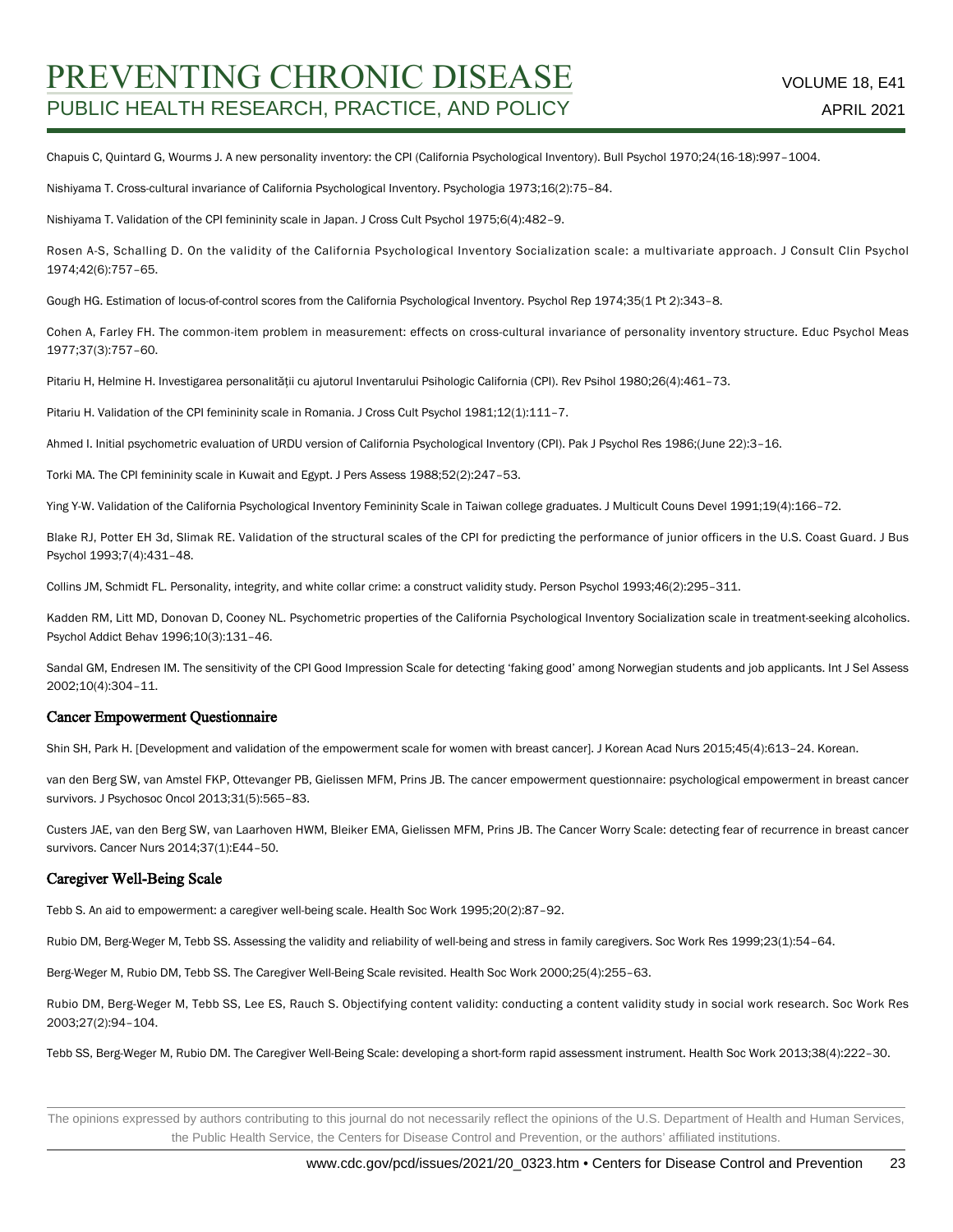Demirtepe D, Bozo Õ. Bakici ıyilik ölçeği'nin uyarlama, güvenirlik ve geçerlik çalişması. Turk Psikol Yaz 2009;12(23)28–37.

#### Chronic Illness Resources Survey

Glasgow RE, Strycker LA, Toobert DJ, Eakin E. A social-ecologic approach to assessing support for disease self-management: the Chronic Illness Resources Survey. J Behav Med 2000;23(6):559–83.

Eakin EG, Reeves MM, Bull SS, Riley KM, Floyd S, Glasgow RE. Validation of the Spanish-language version of the Chronic Illness Resources Survey. Int J Behav Med 2007;14(2):76–85.

#### College Student Hardiness Measure

Atri A, Sharma M, Cottrell R. Role of social support, hardiness, and acculturation as predictors of mental health among international students of Asian Indian origin. Int Q Community Health Educ 2006-2007;27(1):59–73.

#### Connor-Davidson Resilience Scale

Connor KM, Davidson JR. Development of a new resilience scale: the Connor-Davidson Resilience Scale (CD-RISC). Depress Anxiety 2003;18(2):76–82.

Baek H-S, Lee K-U, Joo E-J, Lee M-Y, Choi K-S. Reliability and validity of the Korean version of the Connor-Davidson Resilience Scale. Psychiatry Investig 2010;7(2):109–15.

Notario-Pacheco B, Martínez-Vizcaíno V, Trillo-Calvo E, Pérez-Yus MC, Serrano-Parra D, García-Campayo J. Validity and reliability of the Spanish version of the 10-item CD-RISC in patients with fibromyalgia. Health Qual Life Outcomes 2014;12(1):14.

Jeong HS, Kang I, Namgung E, Im JJ, Jeon Y, Son J, et al. Validation of the Korean version of the Connor-Davidson Resilience Scale-2 in firefighters and rescue workers. Compr Psychiatry 2015;59:123–8.

Sarubin N, Gutt D, Giegling I, Bühner M, Hilbert S, Krähenmann O, et al. Erste Analyse der psychometrischen Eigenschaften und Struktur der deutschsprachigen 10 und 25-Item Version der Connor-Davidson Resilience Scale (CD-RISC). Z Gesundh psychol 2015;23(3):112–22.

Ni MY, Li TK, Yu NX, Pang H, Chan BH, Leung GM, et al. Normative data and psychometric properties of the Connor-Davidson Resilience Scale (CD-RISC) and the abbreviated version (CD-RISC2) among the general population in Hong Kong. Qual Life Res 2016;25(1):111–6.

Xie Y, Peng L, Zuo X, Li M. The psychometric evaluation of the Connor-Davidson resilience scale using a Chinese military sample. PLoS One 2016;11(2):e0148843.

#### Dispositional Resilience Scale

Hystad SW, Eid J, Johnsen BH, Laberg JC, Thomas Bartone P. Psychometric properties of the revised Norwegian dispositional resilience (hardiness) scale. Scand J Psychol 2010;51(3):237–45.

Picardi A, Bartone PT, Querci R, Bitetti D, Tarsitani L, Roselli V, et al. Development and validation of the Italian version of the 15-item dispositional resilience scale. Riv Psichiatr 2012;47(3):231–7.

Bartone PT. Predictors of stress-related illness in city bus drivers. J Occup Med 1989;31(8):657–63.

#### Five-Factor Personality Inventory

Hendriks AJ, Hofstee WK, De Raad B. The Five-Factor Personality Inventory (FFPI). Pers Individ Dif 1999;27(2):307–25.

Buchanan T, Johnson JA, Goldberg LR. Implementing a five-factor personality inventory for use on the internet. Eur J Psychol Assess 2005;21(2):115–27.

Perugini M, Ercolani AP. Validity of the five factor personality inventory (FFPI): an investigation in Italy. Eur J Psychol Assess 1998;14(3):234–48.

Marshall GN, Wortman CB, Vickers RR Jr, Kusulas JW, Hervig LK. The five-factor model of personality as a framework for personality-health research. J Pers Soc Psychol 1994;67(2):278–86.

Salgado JF. The Five Factor Model of personality and job performance in the European Community. J Appl Psychol 1997;82(1):30–43.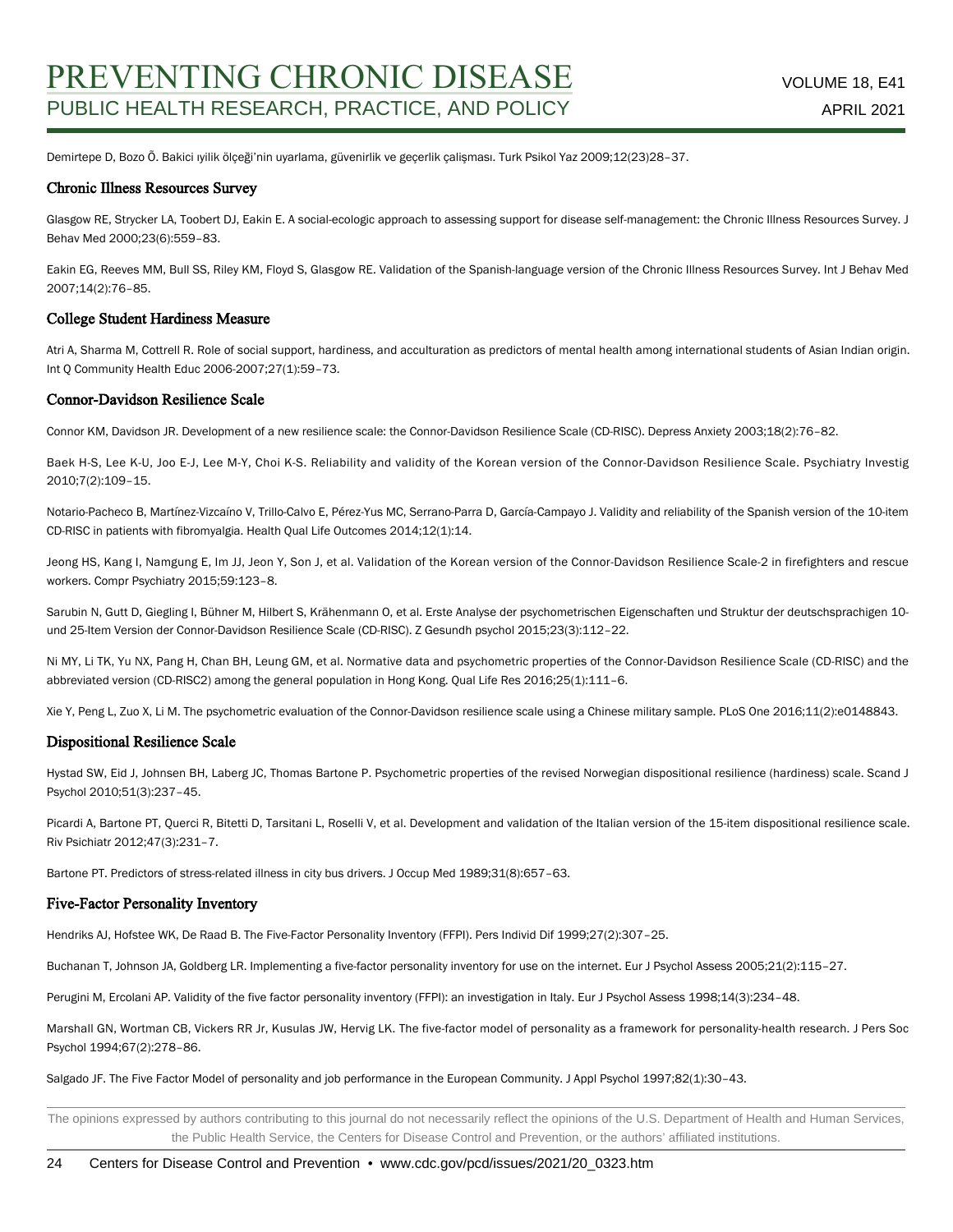Rodríguez-Fornells A, Lorenzo-Seva U, Andrés-Pueyo A. Psychometric properties of the Spanish adaptation of the Five Factor Personality Inventory. Eur J Psychol Assess 2001;17(2):145–53.

Hendriks AJ, Hofstee WK, Raad BD. The five-factor personality inventory (FFPI). Pers Individ Dif 1999;27(2):307–25.

Somer O, Korkmaz M, Tatar A. Bes Faktör Kisilik Envanteri'nin Gelistirilmesi-I: Ôlçek ve Alt Ôlçeklerin Olugturulmasi. Turk Psikol Derg 2002;17(49):21–33.

Araz A, Erkus A. Duygu Disavurum Tarzlarinin Kavramsallastirilmasi ve Ölçümü: Bir Envanter Gelistirme Çalismasi. Turk Psikol Derg 2014;29(74):50–61.

Fruyt FD, McCrae RR, Szirmák Z, Nagy J. The five-factor personality inventory as a measure of the five-factor model: Belgian, American, and Hungarian comparisons with the NEO-PI-R. Assessment 2004;11(3):207–15.

Sharma S, Deller J, Biswal R, Mandal MK. Emotional intelligence: factorial structure and construct validity across cultures. Int J Cross Cult Manag 2009;9(2):217–36.

#### Inner Strength Questionnaire

Roux G, Lewis K, Younger J, Dingley C. Development and testing of the inner strength questionnaire. J Cult Divers 2003;10(1):4–5.

Lewis KL, Roux G. Psychometric testing of the Inner Strength Questionnaire: women living with chronic health conditions. Appl Nurs Res 2011;24(3):153–60.

#### Interpersonal Support Evaluation List

Brookings JB, Bolton B. Confirmatory factor analysis of the Interpersonal Support Evaluation List. Am J Community Psychol 1988;16(1):137–47.

Schonfeld IS, Ruan D. Occupational stress and preemployment measures of depressive symptoms: The case of teachers. J Soc Behav Pers 1991;6(7):95.

Bates DS. Cross-sectional and longitudinal analyses of two measures of social support among the homeless [dissertation]. Buffalo (NY): State University of New York at Buffalo; 1995.

Bates DS, Toro PA. Developing measures to assess social support among homeless and poor people. J Community Psychol 1999;27(2):137–56.

McColl MA, Skinner H. Assessing inter- and intrapersonal resources: social support and coping among adults with a disability. Disabil Rehabil 1995;17(1):24–34.

Rintala DH. Predictive validity of social support relative to psychological well-being in men with spinal cord injury. Rehabil Psychol 2013;58(4):422–8.

Bastardo YM, Kimberlin CL. Relationship between quality of life, social support and disease-related factors in HIV-infected persons in Venezuela. AIDS Care 2000;12(5):673–84.

Delistamati E, Samakouri MA, Davis EA, Vorvolakos T, Xenitidis K, Livaditis M. Interpersonal Support Evaluation List (ISEL) — college version: validation and application in a Greek sample. Int J Soc Psychiatry 2006;52(6):552–60.

Szlachta E. The adaptation and preliminary validation of the Polish version of the Interpersonal Support Evaluation List (ISEL). Prz Psychol 2009;52(4):433–51.

Baumann M, Lurbe K, Leandro M-E, Chau N. Life satisfaction of two-year post-stroke survivors: effects of socio-economic factors, motor impairment, Newcastle stroke-specific quality of life measure and World Health Organization quality of life: bref of informal caregivers in Luxembourg and a rural area in Portugal. Cerebrovasc Dis 2012;33(3):219–30.

Mendoza F, Bastardo Y. PIH68 quality of life and social support among college students in Venezuela. Value Health 2012;15(4):A204.

Moretti M, Simonelli A, Melloni M, Ronconi L. Interpersonal Support Evaluation List (ISEL): validation and application in an Italian sample. Psicol Soc 2012;(3):447–57.

Merz EL, Roesch SC, Malcarne VL, Penedo FJ, Llabre MM, Weitzman OB, et al. Validation of Interpersonal Support Evaluation List-12 (ISEL-12) scores among English- and Spanish-speaking Hispanics/Latinos from the HCHS/SOL Sociocultural Ancillary Study. Psychol Assess 2014;26(2):384–94.

Sacco E, Bientinesi R, Marangi F, D'Addessi A, Racioppi M, Gulino G, et al. [Overactive bladder syndrome: the social and economic perspective]. Urologia 2011;78(4):241–56. Italian.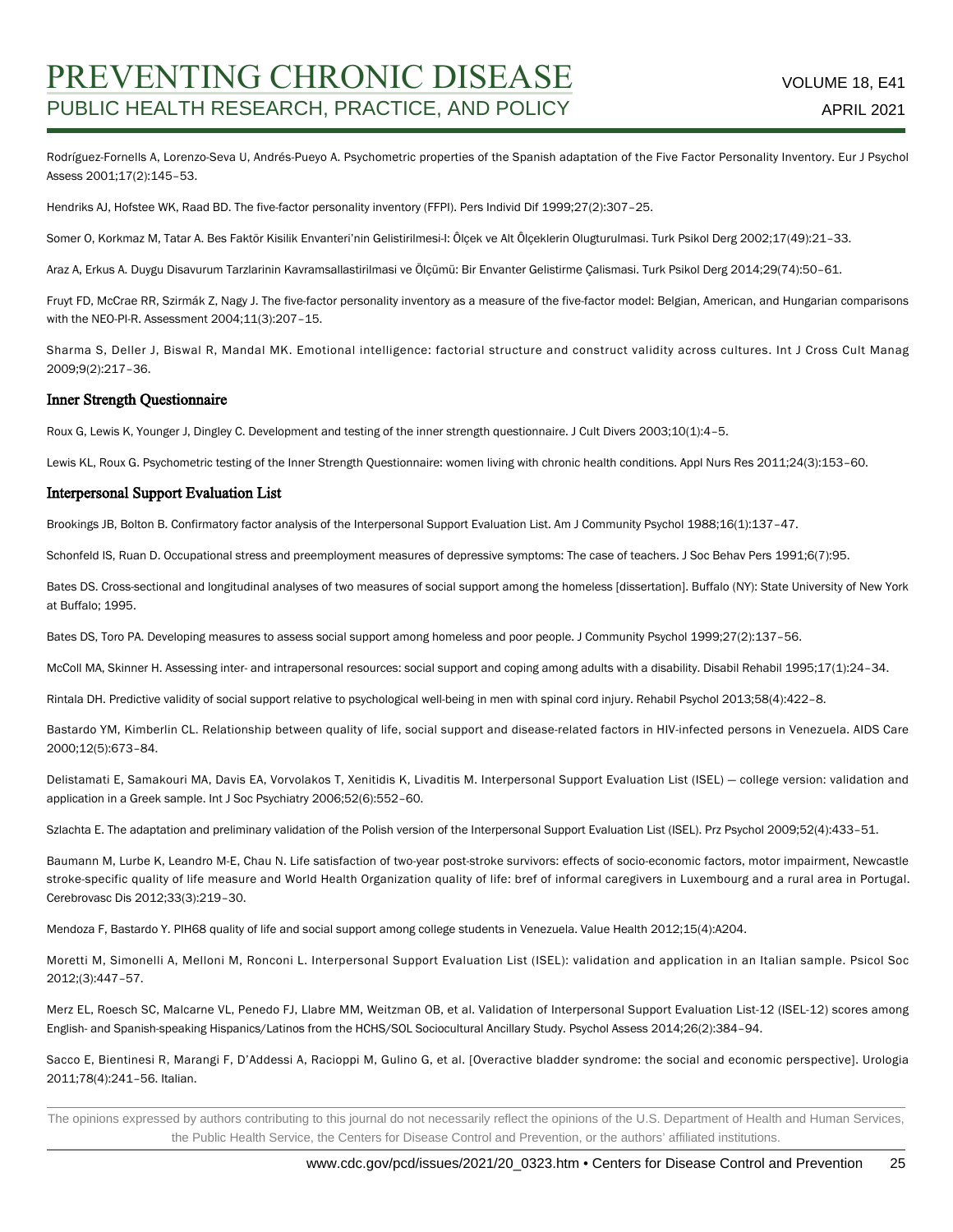### Life Attitude Profile

Reker G, Peacock E. The Life Attitude Profile (LAP): a multidimensional instrument for assessing attitudes towards life. Can J Behav Sci 1981;13(3):264–73.

Anagnostopoulos F, Slater J, Fitzsimmons D, Kolokotroni P. Exploring global meaning in Greek breast cancer patients: validation of the Life Attitude Profile — Revised (LAP-R). Psychooncology 2011;20(4):419–27.

#### Mental Toughness Questionnaire (MTQ48)

Clough P, Earle K, Strycharczyk D. Developing resilience through coaching: MTQ48. In: Passmore J, editor. Psychometrics in coaching: using psychological and psychometric tools for development. London (GB): Kogan Page; 2008. p. 208–23.

Gucciardi DF, Hanton S, Mallett CJ. Progressing measurement in mental toughness: a case example of the Mental Toughness Questionnaire 48. Sport Exerc Perform Psychol 2012;1(3):194–214.

Sheard M, Golby J, Van Wersch A. Progress toward construct validation of the Sports Mental Toughness Questionnaire (SMTQ). Eur J Psychol Assess 2009;25(3):186–93.

Perry JL, Clough PJ, Crust L, Earle K, Nicholls AR. Factorial validity of the mental toughness questionnaire-48. Pers Individ Dif 2013;54(5):587–92.

#### Norbeck Social Support Questionnaire

Norbeck JS, Lindsey AM, Carrieri VL. The development of an instrument to measure social support. Nurs Res 1981;30(5):264–9.

La Roche MJ, Turner C, Kalick SM. Latina mothers and their toddlers' behavioral difficulties. Hisp J Behav Sci 1995;17(3):375–84.

#### Post Traumatic Growth Inventory

Tedeschi RG, Calhoun LG. The Posttraumatic Growth Inventory: measuring the positive legacy of trauma. J Trauma Stress 1996;9(3):455–71.

Mystakidou K, Tsilika E, Parpa E, Kyriakopoulos D, Malamos N, Damigos D. Personal growth and psychological distress in advanced breast cancer. Breast 2008;17(4):382–6.

Leiva-Bianchi M, Araneda A. Confirmatory factor analysis of the Post-Traumatic Growth Inventory after the Chilean earthquake. J Loss Trauma 2015;20(4):297–305.

Mack J, Herrberg M, Hetzel A, Wallesch CW, Bengel J, Schulz M, et al. The factorial and discriminant validity of the German version of the Post-traumatic Growth Inventory in stroke patients. Neuropsychol Rehabil 2015;25(2):216–32.

Saltzman BM, Frank JM, Slikker W, Fernandez JJ, Cohen MS, Wysocki RW. Clinical outcomes of proximal row carpectomy versus four-corner arthrodesis for posttraumatic wrist arthropathy: a systematic review. J Hand Surg Eur Vol 2015;40(5):450–7.

#### Psychological Capital Questionnaire

Avey JB, Luthans F, Jensen SM. Psychological capital: a positive resource for combating employee stress and turnover. Hum Resour Manage 2009;48(5):677–93.

Luthans F, Youssef CM. Positive workplaces. Oxford handbook of positive psychology, 2nd edition. Oxford library of psychology. New York (NY): Oxford University Press; 2009. p. 579–88.

Wang Y, Chang Y, Fu J, Wang L. Work-family conflict and burnout among Chinese female nurses: the mediating effect of psychological capital. BMC Public Health 2012;12(1):915.

#### Psychological Well-being Questionnaire

Ryff CD, Keyes CLM. The structure of psychological well-being revisited. J Pers Soc Psychol 1995;69(4):719–27.

### Resilience Scale for Adults

Friborg O, Hjemdal O, Rosenvinge JH, Martinussen M. A new rating scale for adult resilience: what are the central protective resources behind healthy adjustment?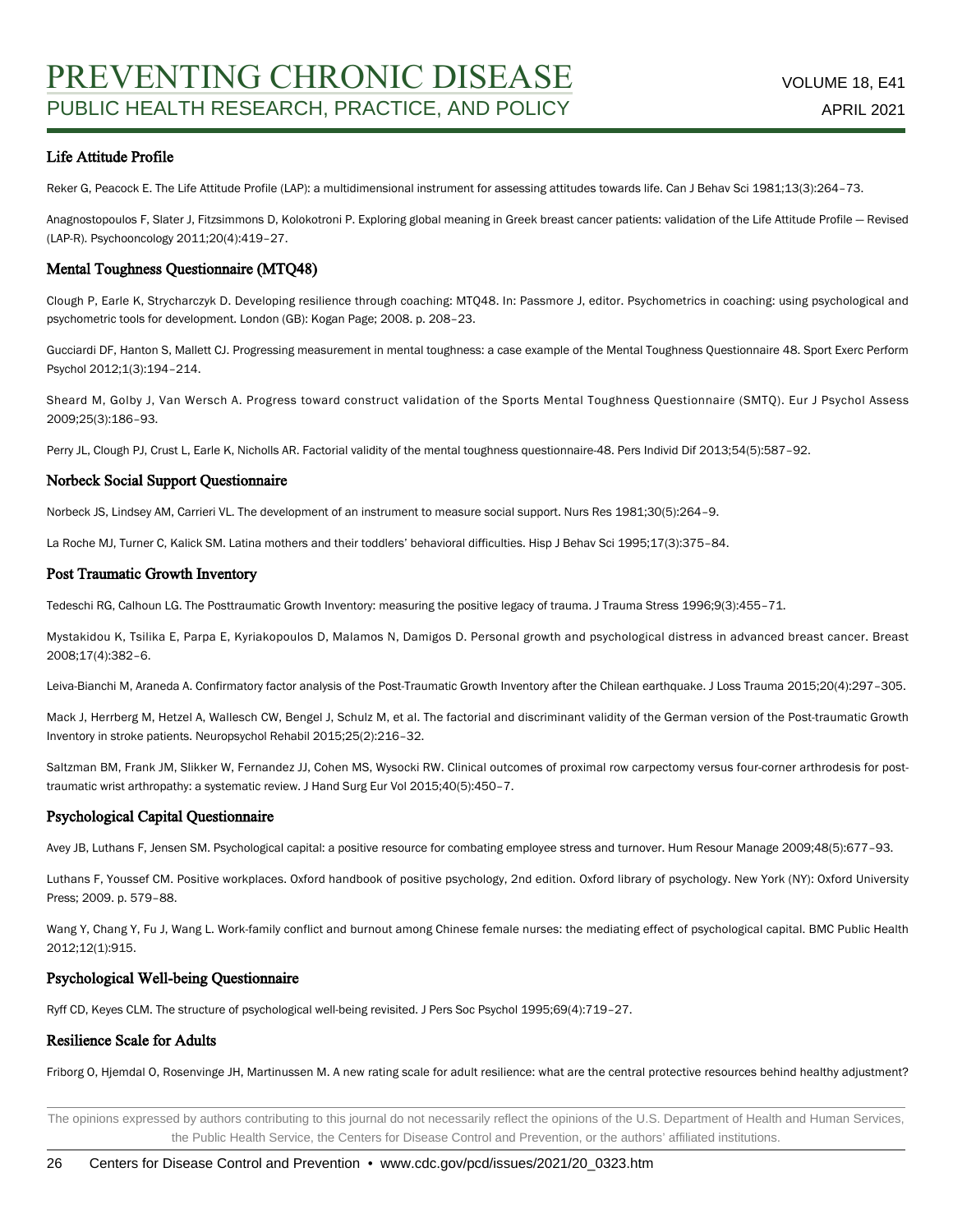#### Int J Methods Psychiatr Res 2003;12(2):65–76.

Friborg O, Barlaug D, Martinussen M, Rosenvinge JH, Hjemdal O. Resilience in relation to personality and intelligence. Int J Methods Psychiatr Res 2005;14(1):29–42.

Friborg O, Martinussen M, Rosenvinge JH. Likert-based vs. semantic differential-based scorings of positive psychological constructs: a psychometric comparison of two versions of a scale measuring resilience. Pers Individ Dif 2006;40(5):873–84.

Jowkar B, Friborg O, Hjemdal O. Cross-cultural validation of the Resilience Scale for Adults (RSA) in Iran. Scand J Psychol 2010;51(5):418–25.

Hjemdal O, Friborg O, Braun S, Kempenaers C, Linkowski P, Fossion P. The Resilience Scale for Adults: construct validity and measurement in a Belgian sample. Int J Test 2011;11(1):53–70.

Hilbig J, Viliūnienė R, Friborg O, Pakalniškienė V, Danilevičiūtė V. Resilience in a reborn nation: validation of the Lithuanian Resilience Scale for Adults (RSA). Compr Psychiatry 2015;60:126–33.

Hjemdal O, Roazzi A, Dias MG, Friborg O. The cross-cultural validity of the Resilience Scale for Adults: a comparison between Norway and Brazil. BMC Psychol 2015;3(1):18.

#### Resistance to Trauma Test

Urra Portillo J, Escorial Martín S, Martínez Arias R. Development and psychometric properties of the Resistance to Trauma Test (TRauma). Psicothema 2014;26(2):215–21.

#### Response to Stressful Experiences Scale

Johnson DC, Polusny MA, Erbes CR, King D, King L, Litz BT, et al. Development and initial validation of the Response to Stressful Experiences Scale. Mil Med 2011;176(2):161–9.

#### Sense of Coherence Scale

Eriksson M, Lindström B. Validity of Antonovsky's sense of coherence scale: a systematic review. J Epidemiol Community Health 2005;59(6):460–6.

#### Solution-Focused Inventory

Grant AM, Cavanagh MJ, Kleitman S, Spence G, Lakota M, Yu N. Development and validation of the Solution-Focused Inventory. J Posit Psychol 2012;7(4):334–48.

Yang H, Hai T. Reliability and validity of the Chinese version of the solutionfocused inventory in college students. J Multicult Couns Devel 2015;43(4):305-15.

#### Values in Action

Macdonald C, Bore M, Munro D. Values in action scale and the big 5: an empirical indication of structure. J Res Pers 2008;42(4):787–99.

Azañedo CM, Fernández-Abascal EG, Barraca J. Character strengths in Spain: validation of the Values in Action Inventory of Strengths (VIA-IS) in a Spanish sample. Clin Salud 2014;25(2):123–30.

Choubisa R, Singh K. Psychometrics encompassing VIA-IS: a comparative cross cultural analytical and referential reading. J Indian Acad Appl Psychol 2011;37(2):325–32.

Duan W, Bai Y, Tang X, Siu PY, Ho S. Virtues and positive mental health. Ment Health (Lond) 2012;38(2):1–8.

Duan W, Ho SM, Yu B, Tang X, Zhang Y, Li T, et al. Factor structure of the Chinese Virtues Questionnaire. Res Soc Work Pract 2012;22(6):680–8.

Khumalo IP, Wissing MP, Temane QM. Exploring the validity of the Values-In-Action Inventory of Strengths (VIA-IS) in an African context. J Psychol Afr 2008;18(1):133–42.

Littman-Ovadia H. The effect of client attachment style and counselor functioning on career exploration. J Vocat Behav 2008;73(3):434–9.